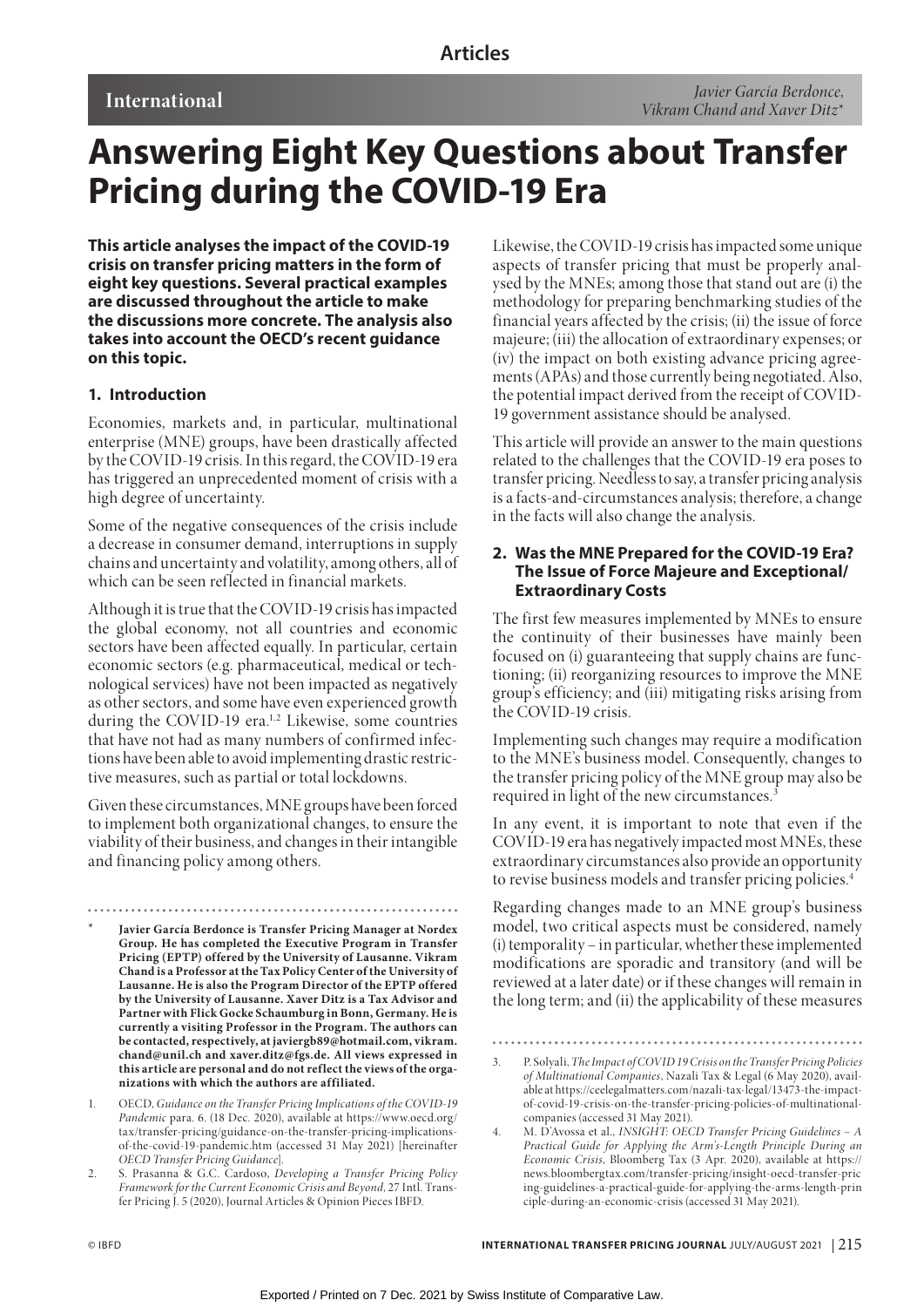– specifically, if these changes will affect all of the MNE group's entities or only some of them.5

Lasting changes implemented in the MNE group's business model that affect all or most of the group's companies will most likely require modifications to the transfer pricing policy of the MNE group.

While the circumstances brought on by the pandemic are extraordinary, it is highly advisable that, in the event of modifications to the MME group's business model, the relevant changes are applied globally, if possible, as it is important to maintain consistency in the group's transfer pricing policy.6

The main problem that MNEs will face upon implementing these changes to their business model consists of determining the arm's length conditions regarding (i) the new intercompany transactions that will be carried out; or (ii) the intercompany transactions that the MNE group was carrying out until now but that will be changed in order to adapt them to the current market circumstances. This is due to the comparability crisis that the COVID-19 crisis has created since comparability is based on past experiences, and the circumstances associated with the COVID-19 crisis are quite exceptional.

In this sense, although the OECD Guidelines do not contain any specific rules for analysing related-party transactions in a scenario with such a high degree of uncertainty as the current one,<sup>7</sup> paragraph 3.72 of such Guidelines establishes the following:

The question arises whether and if so how to take account in the transfer pricing analysis of future events that were unpredictable at the time of the testing of a controlled transaction, in particular where valuation at that time was highly uncertain. The question should be resolved, both by taxpayers and tax administrations, by reference to what independent enterprises would have done in comparable circumstances to take account of the valuation uncertainty in the pricing of the transaction.<sup>8</sup>

Provided that the root of the arm's length principle consists of analysing the behaviour of unrelated parties and applying those same principles to related-party transactions, the way in which unrelated parties behave in the current context must also be considered in light of the current extraordinary circumstances.

Usually, in these circumstances, the first action unrelated parties take is reviewing the terms of their contracts to determine if there is a possibility to revise these agreements, in accordance with the contents therein. In this

 $\sim$   $\sim$   $\sim$ 

- 5. J. González, A. Insausti & R. Poza, *Multinacionales frente a la Crisis COVID-19: Perspectiva Fiscal de la Reestructuración de los Modelos de Negocio*, PwC (13 May 2020), available at https://periscopiofiscalyle gal.pwc.es/webcast-multinacionales-frente-a-la-crisis-perspectiva-fis cal-de-la-reestructuracion-de-los-modelos-de-negocio/ (accessed 31 May 2021).
- 6. D'Avossa et al., *supra* n. 4.
- 7. E. Holzmiller, C. Cantaluppi & C. Mazzoleni, *Transfer Pricing and COVID-19: Practical Issues and Possible Approaches*, Baker Tilly (May 2020), available at https://www.bakertilly.global/media/7679/trans fer-pricing-baker-tilly-italy-tax-position-paper.pdf (accessed 31 May 2021).
- 8. OECD, *Transfer Pricing Guidelines for Multinational Enterprises and Tax Administrations* para. 3.72 (OECD 2017), Primary Sources IBFD [hereinafter *OECD Guidelines*].

regard, many agreements contain force majeure clauses<sup>9</sup> referring to unexpected events that develop beyond the control of the parties and that cannot be prevented by them (e.g. war, terrorist act, earthquake or epidemic illness) and, therefore, that restrain contracting parties from fulfilling their obligations. In force majeure events, the parties' obligations may be suspended, postponed or eliminated completely.<sup>10,11</sup>

Nevertheless, even if the agreement contains force majeure clauses, it cannot be automatically assumed that the COVID-19 pandemic is sufficient to invoke these clauses.12 For example, assume that a contract manufacturer had been providing manufacturing services to its related principal for the past 5 years under a long-term agreement. In 2020, due to the lockdown, the production facilities were closed for 3 months. In this case, it would be unlikely that the principal or the manufacturer would invoke a force majeure clause even if they were entitled to do so under the local law given that the facilities were closed for 3 months.

Likewise, while it is true that including these types of clauses in intercompany agreements<sup>13</sup> is highly recommended, the absence of such clauses does not impede related parties from negotiating their agreements in the same way that unrelated parties would.<sup>14</sup>

In this sense, paragraph 6.184 of the OECD Guidelines establishes that "the occurrence of major events or developments unforeseen by the parties at the time of the transaction […] which change the fundamental assumptions upon which the pricing was determined may lead to renegotiation of the pricing arrangements by agreement of the parties".15

In conclusion, given that unrelated third parties would try to revise their agreements under these extraordinary circumstances, it follows that related entities would attempt to take similar actions<sup>16</sup> and try to (i) renegotiate and modify their intercompany agreements to incorporate clauses for allocation of losses; (ii) reduce agreed margins; and (iii) include margins based on the current market situation.

In negotiations conducted between unrelated parties, demonstrating the need for these proposed modifications and preparing certain documentation (which is essential for negotiations between the parties) are particularly important. In this sense, the revised financial projections

13. R. Davis et al., *COVID-19: Implications and Considerations for Transfer Pricing*, KPMG (9 Apr. 2020), available at https://home.kpmg/content/ dam/kpmg/ca/pdf/tnf/2020/ca-covid-19-implications-and-consider ation-for-transfer-pricing.pdf (accessed 31 May 2021).

<sup>9.</sup> *OECD Transfer Pricing Guidance*, *supra* n. 1, at para. 37.

<sup>10.</sup> B. Arthur et al., *INSIGHT: Contemplating Force Majeure and Other Contractual Considerations in Intercompany Agreements*, Bloomberg Tax (10 Apr. 2020), available at https://news.bloombergtax.com/transfer-pric ing/insight-contemplating-force-majeure-and-other-contractual-con siderations-in-intercompany-agreements (accessed 31 May 2021).

<sup>11.</sup> *OECD Transfer Pricing Guidance*, *supra* n. 1, at para. 55.

<sup>12.</sup> Id., at paras. 57 and 58.

<sup>14.</sup> *OECD Transfer Pricing Guidance*, *supra* n. 1, at paras. 57 and 59.

<sup>15.</sup> *OECD Guidelines*, *supra* n. 8, at para. 6.184.

<sup>16.</sup> *OECD Transfer Pricing Guidance*, *supra* n. 1, at para. 42.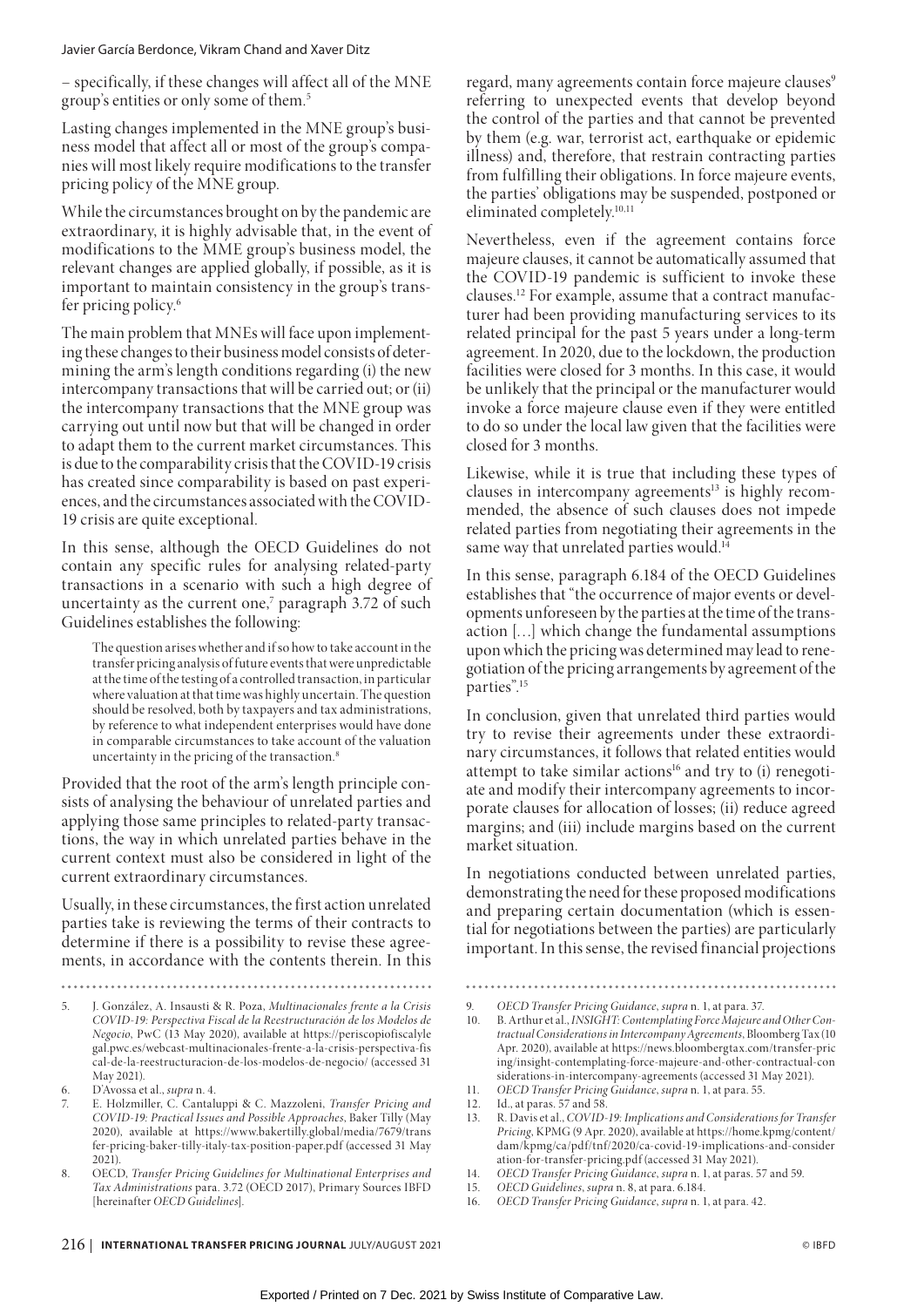of the parties can be discussed, as well as the quantification of the impact of the crisis. Furthermore, if applicable, a detailed and quantifiable repayment schedule should also be settled. This documentation must also be prepared during renegotiations of the contracts between related parties.

It should also be noted that being able to prove that renegotiation is the best realistic alternative for related parties<sup>17</sup> infers a strong argument to defend that the renegotiation would have been carried out between independent parties, as only under these circumstances would unrelated parties have agreed to renegotiate.<sup>18</sup> Therefore, an entity that has been greatly affected by the economic downturn would only participate in a renegotiation or termination of an intercompany agreement if the entity strived to minimize its anticipated losses through such renegotiation.19

Contemporaneous preparation of transfer pricing documentation, including details of implemented changes, will be extremely important in the near future.<sup>20</sup> Such documentation must contain a summary of the implications of the COVID-19 crisis for the MNE group, audit trails of decision-making and the tax and transfer pricing analyses that were performed. The preparation of this documentation can save both time and effort in the event of a future tax audit.

It may also be useful (in the future) to incorporate, within the transfer pricing documentation, an industry analysis documenting the challenges arising from the COVID-19 crisis that both the business sector in which the MNE operates and the group's different entities have had to face.<sup>21</sup>

Another important aspect regarding the COVID-19 crisis involves the increase in extraordinary expenses the MNE has had to incur. These include increased labour costs (e.g. reconfiguration of workplaces to accommodate social distancing), IT infrastructure expenses or other costs associated with complying with health and hygiene protection standards.

Cases in which MNEs have assumed additional expenses to produce emergency health and medical equipment, without their business being necessarily active in the health sector, have also been identified. Such equipment could be used by the MNE for its own employees or given for free to the local government (the latter being pro bono costs).

From a transfer pricing perspective, when determining which of the MNE group's entities should bear such extraordinary expenses, the group's business model should be considered. In other words, in order to deter-

mine which entity should assume these extraordinary expenses, the group's transfer pricing policy must be analysed as the starting point. Indeed, what matters is the entity in the group that has assumed risks associated with these costs. In this sense, according to the OECD Guidance on the Transfer Pricing Implications of the COVID-19 Pandemic, to allocate exceptional costs derived from the COVID-19 crisis, it must be determined which entity has the responsibility of performing activities related to the relevant costs and who assumes risks related to these activities.<sup>22</sup>

Take the example of exceptional pro bono costs. To resolve the issue of which entity in the group should bear such costs, quite generally a differentiation between centralized business models and decentralized business models can be made.<sup>23</sup>

In centralized models, these pro bono costs could be borne by the central entity, which acts as an entrepreneur on the assumption that this entity has generally made the relevant decisions regarding these expenses. For example, if a contract manufacturer in Country X that is normally engaged in the business of making clothes produces some equipment (e.g. masks), which is given to the local government (Country X) and other countries in which the MNE operates (Countries Y, Z, etc.) for free, then the costs of producing such equipment should be borne by the principal assuming that the latter has taken decisions to incur these expenses for the benefit of enhancing the reputation of the group (i.e. reducing its reputational risk). If these costs were initially paid by the contract manufacturer, then the principal should reimburse the manufacturer for these costs. Arguably, this should be done without a markup since these are pro bono costs incurred by the MNE.

Conversely, in decentralized models (in which the local entities enjoy a higher degree of autonomous decision-making), it could well be possible that the decisions to incur these pro bono costs are driven by the employees of these entities and, hence, the expenses could be allocated to these entities. For example, if an autonomous fully fledged manufacturer produces some protective equipment (e.g. clothes) that is given for free to local public hospitals, then the costs of producing such equipment should be borne by the manufacturer assuming that the latter has taken decisions to incur these expenses.

On the other hand, a clear distinction needs to be made between exceptional costs and costs that are operational in nature. In the latter case, it could well be possible that the costs are also allocated to low-risk entities in the MNE group. For example, if the principal incurs the costs of

. . . . . . .

<sup>17.</sup> Id., at paras. 45-46.

<sup>18.</sup> Prasanna & Cardoso, *supra* n. 2.

<sup>19.</sup> Id.

<sup>20.</sup> *OECD Transfer Pricing Guidance*, *supra* n. 1, at para. 6.

<sup>21.</sup> RSM, *White Paper: Analysis of Impact of COVID-19 on Transfer Pricing* (27 Apr. 2020), available at https://www.rsm.global/india/sites/default/ files/media/RSM%20India/Publications/2020/rsm\_india\_white\_ paper\_-\_analysis\_of\_impact\_of\_covid-19\_on\_transfer\_pricing.pdf (accessed 31 May 2021) [hereinafter RSM White Paper].

<sup>22.</sup> *OECD Transfer Pricing Guidance*, *supra* n. 1, at paras. 47-48.

<sup>23.</sup> V. Chand, *Five Questions on the Transfer Pricing Ramifications of COVID-19* (28 Apr. 2020), available at https://www.ibfd.org/IBFD-Tax-Portal/News/Free-Webinar-Five-Questions-Transfer-Pricing-Ramifi cations-COVID-19 (accessed 31 May 2021). To understand this differentiation, *see* V. Chand & L. Stahli, *Does the Transactional Profit Split Method Apply to Centralized Business Models?*, Kluwer International Tax Blog (31 July 2019), available at http://kluwertaxblog.com/2019/07/31/ does-the-transactional-profit-split-method-apply-to-centralized-busi ness-models/ (accessed 31 May 2021).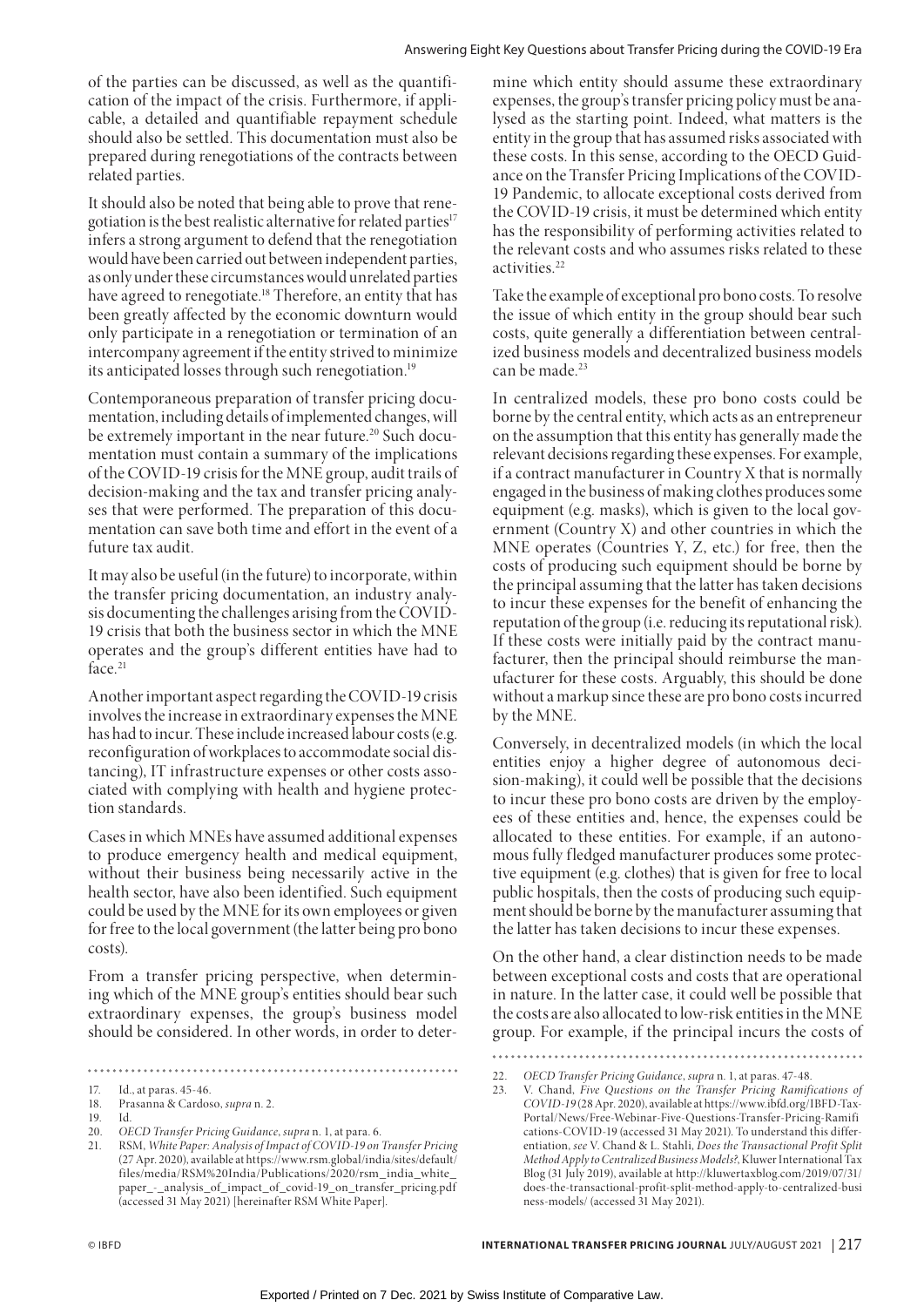updating the group's IT infrastructure to ensure seamless teleworking arrangements, then these costs could be charged out to various entities of the MNE group that have an expected economic benefit from such expenditure (i.e. the benefit test, which is contained in chapter 7 of the OECD Guidelines, applies here).

While the above could be a starting point, it is evident that a thorough analysis should be performed to determine which related parties should bear such exceptional or operational costs.

# **3. Value Chain Reorganizations: Does a Restructuring Transaction Analysis Need to Be Undertaken?**

As indicated, the COVID-19 crisis has negatively impacted the supply chain of many MNEs. As a consequence of lockdowns, the closing of international borders, the scarcity of materials, the inability of workers to perform activities, MNE groups may consider a restructuring of their business models, which means a shift in activities (e.g. innovation, sourcing, manufacturing, assembling, warehouse, sales, etc.) from one country to another in order to adapt to the circumstances of the crisis.24 Likewise, in times of lockdown, many MNE groups will reorient their business models to remote-servicing business models, leading to possible business restructuring consequences.25

In some cases, restructuring transactions have been made to achieve a centralization of functions in order to increase the group's efficiency. In others, the need to adapt to the unique position of each market has implied either a decentralization of the functions of the MNE group or a reorganization of the current functions of the MNE group's entities.<sup>26</sup>

In extreme cases, circumstances will force the MNE group to completely modify its business model to allow for a reconfiguration of its value chain and a reorganization of its operating procedures.

Upon analysing restructuring transactions from a transfer pricing perspective, the OECD Guidelines indicate that the analysis must start by identifying trade and financial relationships between the entities involved in restructuring. In this manner, a functional analysis of the companies involved in the restructuring should be done, identifying the changes undergone and comparing the circumstances before and after the restructuring.

It is also essential to analyse the business reasons for the restructuring, the primary benefits expected to be obtained and the options realistically available to the parties<sup>27</sup> in order to confirm that the restructuring trans-

24. RSM White Paper, *supra* n. 21.

27. *OECD Guidelines*, *supra* n. 8, at para. 9.13.

action would have also been done by independent third parties under comparable circumstances.

Regarding the arm's length remuneration that entities participating in restructuring should receive, it must be clarified that, as stipulated in paragraph 9.71 of the OECD Guidelines, not every case in which an entity experiences a reduction of its functions, assets and risks requires an indemnification.28

Particularly, the OECD Guidelines establish that "there should be no presumption that all contract terminations or substantial renegotiations should give a right to indemnification at arm's length, as this will depend on the facts and circumstances of each case".29

In the event that a loss-making entity is shut down, the restructured entity is actually being saved from the likelihood of a loss-making opportunity. Thus, in the event that an entity belonging to an MNE group cannot continue its activity because of the circumstances arising from the COVID-19 crisis and the MNE group decides to transfer the production capacity of this entity to another one of the group, arguably, the former should not get an indemnification given that it is not being relieved of a profit-making opportunity; rather, it would have been saved from a loss-making opportunity.<sup>30</sup>

Nonetheless, the conclusion would be radically different if the only reason for transferring the production capacity of an entity to another would be to reduce production costs. In this scenario, if the shut-down entity had other realistically available options that would have implied a profit-making opportunity for it (including continuing its production activity), in accordance with the arm's length principle, such entity would expect to receive indemnification for the shutdown of its production activity.<sup>31</sup>

In conclusion, to determine the arm's length remunerations that entities involved in business restructuring transactions should receive, a case-by-case analysis must be done.32 In any event, it must be noted that during times of crisis, determining the arm's length value of restructuring compensations may prove to be quite complicated due to high uncertainty and volatility.<sup>33</sup>

In this regard, Chapter IX of the OECD Guidelines analyses the question of whether the participating entities in the restructuring transaction should receive an indemnification and the way to determine such remuneration in accordance with the arm's length principle.<sup>34</sup>

In this current context, the cases in which an MNE sporadically uses the support granted by another entity of the group must be distinguished from those cases in which a complete permanent reorganization of the group's activities takes place.

28. Id., at para. 9.71.

- 32. Holzmiller, Cantaluppi & Mazzoleni, *supra* n. 7.
- 33. Prasanna & Cardoso, *supra* n. 2.
- 34. *OECD Guidelines*, *supra* n. 8, at para. 9.75.

<sup>25.</sup> Prasanna & Cardoso, *supra* n. 2.

<sup>26.</sup> E. Abad & M. Ortega, *COVID-19: The Health Crisis May Affect the Analysis, Pricing and Documentation of Controlled Transactions*, Garrigues (17 May 2020), available at https://www.garrigues.com/en\_GB/new/ covid-19-health-crisis-may-affect-analysis-pricing-and-documenta tion-controlled-transactions (accessed 31 May 2021).

<sup>29.</sup> Id., at para. 9.78.<br>30. D'Avossa et al., s 30. D'Avossa et al., *supra* n. 4.

<sup>31.</sup> Id.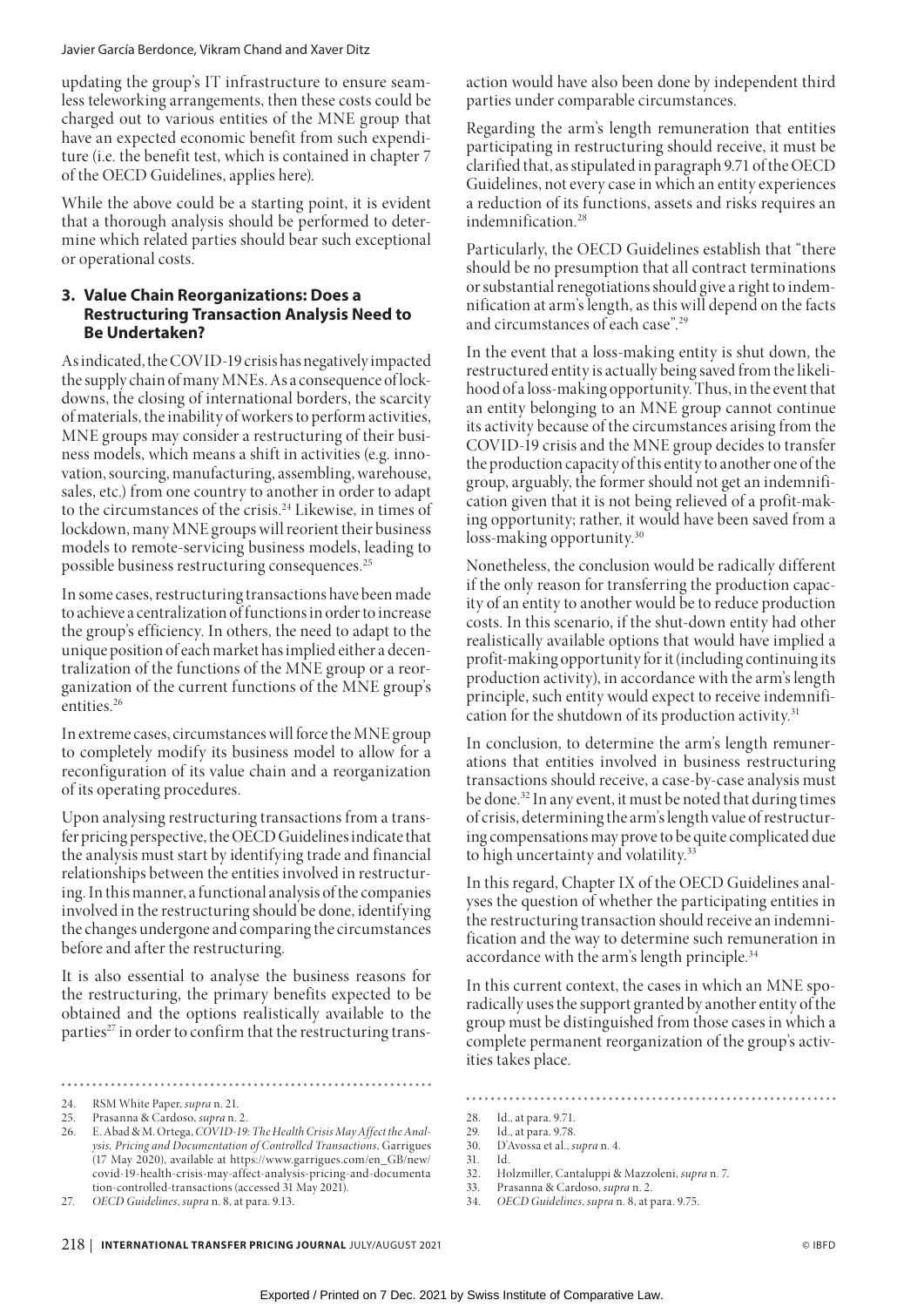In the first cases, sporadic support granted within the group will most likely receive the qualification of intragroup service. However, if a permanent reorganization of operations of the MNE group arises, it is likely that a business restructuring may have taken place.<sup>35</sup>

In this latter case, an analysis of such restructuring transaction should be done, following the recommendations included in Chapter IX of the OECD Guidelines.

Lastly, the need to maintain a proper level of documentation on restructuring transactions, including all its relevant aspects, should be considered.36 In this sense, the OECD Guidelines highlight the need to include details of these transactions in the Master File and the Local File prepared by the MNE group and its entities.<sup>37</sup>

To illustrate the above, consider the following practical example. Faced with the imminent lockdown that will be implemented in Country X, and considering the heavy impact of COVID-19 in such jurisdiction, the MNE group (MG Group) – which produces high-value innovative surfaces – decides to transfer its manufacturing activity from Country X (where such activity has been performed by entity X) to Country Y (where entity Y will begin to perform manufacturing activities).

In this context, the MG Group transfers its machinery and equipment, inventories, patents, manufacturing processes and know-how and key contracts with suppliers and clients from Country X to Country Y. Also, several employees of the MG Group are relocated from Country X to Country Y in order to start manufacturing activities in the latter. In other words, the MG Group undertakes a transfer of all assets (tangibles and intangibles) linked with manufacturing activities from Country X to Country Y (essentially, a transfer of a business unit).

In this situation, and considering the extent of the organizational change implemented by the MG Group, it is clear that the operation must be qualified as a "business restructuring". In addition, the restructuring involves the transfer of an ongoing concern (i.e. a functioning, economically integrated business unit).

In order to determine the arm's length indemnification (e.g. any type of compensation that may be paid by company Y for detriments suffered by company X), if any, of such a transfer between associated enterprises, it should be compared with a transfer of an ongoing concern between independent parties rather than with a transfer of isolated assets.38

In any event, as mentioned previously, independent parties would not expect to receive remuneration in all situations. Therefore, it could be that, in comparable circumstances, an independent party would not have had any realistically available option that would be clearly more attractive to it than to accept the conditions of the termination or substantial recognition of the contract. In this regard, it could be argued that entity X should not receive any compensation if, because of the COVID-19 crisis, it would generate a loss for performing its manufacturing activities and that the MG Group did not obtain a greater benefit by moving its manufacturing activities from Country X to Country Y.

The response would be different if entity X expected to obtain a benefit from the performance of manufacturing activities and, despite that, the MG Group decided to move manufacturing activities to Country Y to obtain greater benefits at a group level.

In this example, keeping in mind that business restructuring would be qualified as an ongoing concern, if entity X had the right to obtain compensation, valuation methods used in acquisition deals between independent parties could be useful for valuing the transfer of an ongoing concern between entities X and Y.

This is because, in the event of the transfer of an ongoing concern, determining the arm's length compensation does not necessarily equate to the amount of separate value of each one of the elements that comprises the business transfer unit.

While the focus of the above example was on indemnification of the parties, the analysis would be completely different (from an accurate delineating standpoint) when an entity in the MNE group purports to bear a risk without any change in its functional profile. One such situation would be the case when a limited risk distributor (LRD), which hardly bears any marketplace risk, starts arguing that it bears marketplace risk and, consequently, that it should bear losses. This point is discussed in the next section.

# **4. Should Routine Entities Bear Part of the MNE Group's Losses?**

Many MNE groups have designed structures where the main entity of the group acts as the entrepreneur in the concerned market, while the routine entities of the group are responsible for low-risk activities, such as production or distribution.

According to the transfer pricing policies of these groups, these routine entities are generally compensated with a "guaranteed return" for their activities that is determined based on benchmarking studies.

Because of the current circumstances of the COVID-19 crisis, many MNE groups will experience group-level losses. Therefore, under a significant market downturn, the fact that routine entities continue to obtain positive results could be a challenging approach.<sup>39</sup>

So, the key question is: Should a limited-risk entity achieve lower profitability (or even assume a loss) during an economic downturn or, should that decline in profitability be

<sup>. . . . . . . . . . . . . . . . .</sup>  $\overline{a}$ 

<sup>35.</sup> Holzmiller, Cantaluppi & Mazzoleni, *supra* n. 7.

<sup>36.</sup> Davis et al., *supra* n. 13.

<sup>37.</sup> *OECD Guidelines*, *supra* n. 8, at paras. 9.32 and 9.33.

<sup>38.</sup> Id.

<sup>39.</sup> J. Sawada & L. Tanner, *COVID-19's Impact on Transfer Pricing in Japan*, Deloitte (April 2020), available at https://www2.deloitte. com/content/dam/Deloitte/global/Documents/Tax/dtt-tax-armslength standard-200413.pdf (accessed 31 May 2021).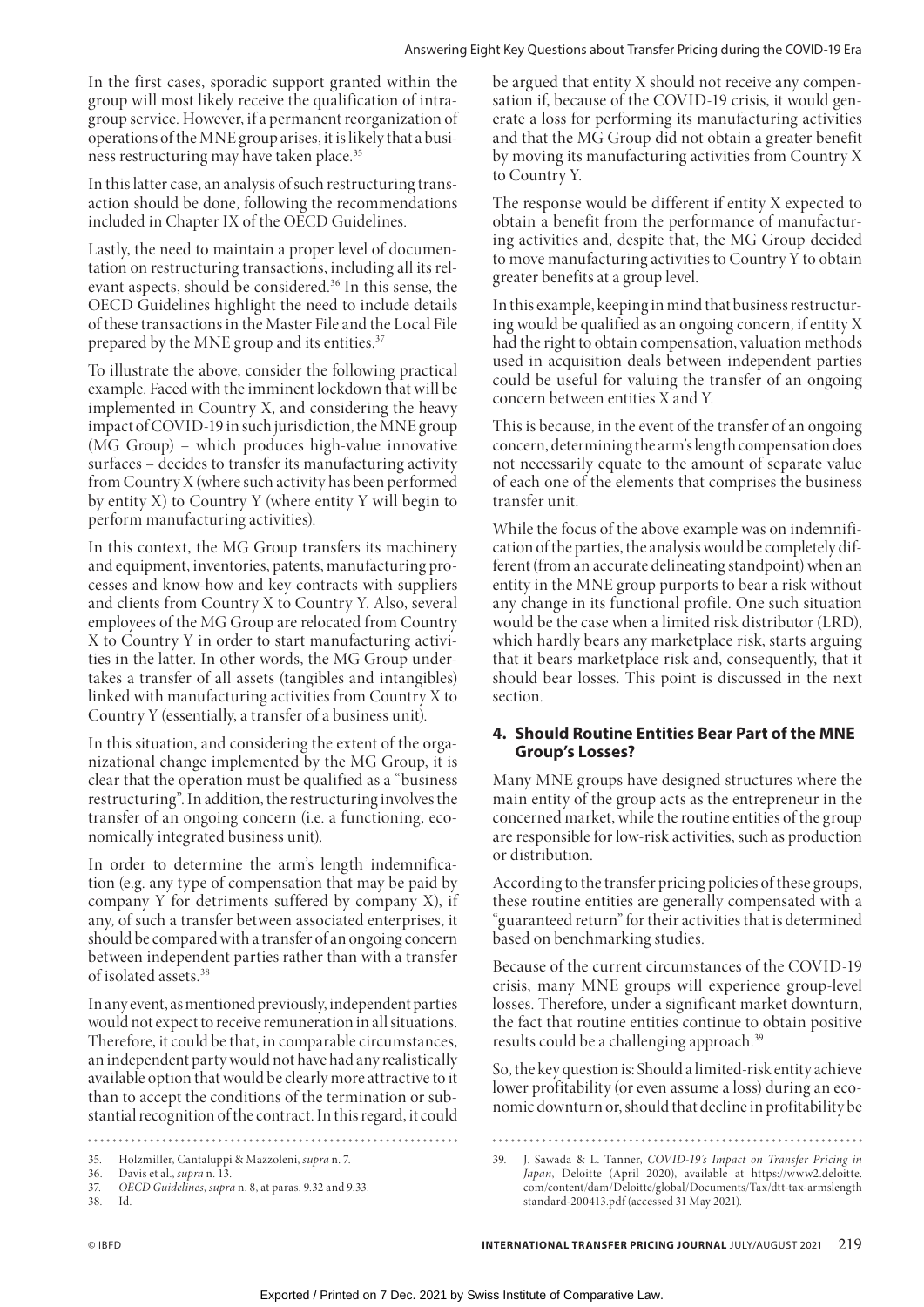borne entirely by the entrepreneurial entity of the MNE group?

As a starting point, it is important to keep in mind that, from a financial and tax perspective, it may not be convenient for low-risk entities of the group to assume losses, due to the risk that such entities may fall into technical bankruptcy given that they usually have a limited net working capital. If this were the case, the solution for reversing the situation could be to grant an intercompany loan to such entities, which may imply a greater complexity (e.g. additional implications for other taxes) than transferring the necessary cash to the subsidiary by a "guaranteed return".40

Nevertheless, there are arguments against assigning losses to low-risk entities. For instance, from a transfer pricing perspective, the idea that losses should be associated with risks and the entity that assumes them (and that has the financial capacity to assume them) could be defended. If the operating entities have been considered "low-risk entities", along this line of argument, it would be difficult to justify that such entities should assume a loss.<sup>41</sup>

Furthermore, it could be argued that the entrepreneurial entity of the MNE group, which has borne the main risks for the business activity and enjoyed the benefits generated in times of economic stability, should assume the losses during an economic downturn.<sup>42</sup>

Irrespective of the foregoing analysis, based on the arm's length principle, if it can be shown that independent, lowrisk third entities under similar circumstances would have assumed the relevant additional costs and incurred a loss, it would then be possible to act in the same way within the context of the MNE group.

Despite the OECD Guidelines establishing that simple or low-risk functions are not expected to generate losses for a long period of time, this does not mean that low risks must obtain a benefit under any circumstance.<sup>43</sup>

In this regard, the OECD Guidelines clearly establish that associated enterprises, like independent enterprises, can sustain genuine losses, among other motives, due to unfavourable economic conditions.44 Therefore, the facts and circumstances surrounding the company in question $45$ determine whether or not the low-risk entity can assume a loss in a context such as the current one.

In summary, in the OECD Guidelines, there is sufficient basis to arrive at a conclusion that low-risk entities can assume losses if circumstances justify it.

Likewise, the OECD Guidance on the Transfer Pricing Implications of the COVID-19 Pandemic states that it is

not possible to establish a general rule whether or not lowrisk entities should incur losses.46

Provided that the root of the arm's length principle consists of analysing the behaviour of unrelated parties, another crucial aspect will be in determining how unrelated parties deal under similar circumstances.<sup>47</sup>

In this sense, despite the information of the 2008-2009 economic downturn seeming to be a good comparable, it should be noted that said downturn was primarily driven by a financial crisis that affected various economic sectors unequally. However, the current crisis is the result of a global health emergency with consequences that are drastically different from those of the 2008-2009 economic downturn. Therefore, when determining the behaviour of unrelated parties in circumstances such as the current one, great caution must be taken when identifying appropriate comparable circumstances.48

Lastly, another factor to consider are limitations expected in local regulations. For example, in 2008, the Chinese tax authorities issued guidance to establish that low-risk entities would not assume the risks arising from the financial crisis and, thus, preventing themselves from assuming the losses derived from the crisis.<sup>49</sup>

In light of the above discussion, consider the following practical example.

Consider the situation of a distributor that bears the country market risk. Imagine that, for the years 2017, 2018 and 2019, the distributor has sales of USD 30,000, cost of goods sold of USD 15,000 and operating expenses of USD 13,800 (e.g. labour cost, rent, selling and advertising and other administrative costs). Its operating profits are USD 1,200 and its operating margin is 4% every year (operating profits/sales). It is assumed that this is an arm's length margin.

For the year 2020, due to a decrease in demand, the distributor has reduced third-party sales of USD 15,000, cost of goods sold of USD 7,500 (the intercompany transaction) and operating expenses of USD 11,500. Its operating loss is USD 4,000 and its operating loss margin is around 26.67% (operating profits/sales). Although the gross margins are the same for all the years, the loss mainly results from other fixed operating expenses. Moreover, assume that similar independent distributors operating in a similar industry also have losses due to the lockdown. In this situation, putting aside more nuanced approaches that bifurcate monthly data (data between pre or post lockdown or periods of crises), it is difficult to argue that the loss should not sit with the related distributor for this particular year.

Of course, a proper functional analysis needs to be done to understand the extent to which the risks are borne by the distributor. It could well be possible that the functional analysis indicates that the distributor is risk free (i.e. it does not bear the market, inventory or credit risk)

 $\ddot{\phantom{a}}$ 

<sup>40.</sup> Solyali, *supra* n. 3.

<sup>41.</sup> D'Avossa et al., *supra* n. 4.

<sup>42.</sup> D. Berry, M. Chadderton & E. Sporken, *INSIGHT: Transfer Pricing in the Corona Pandemic Disruption Era – A Dutch Point of View*, Bloomberg Tax (20 Apr. 2020), available at https://news.bloombergtax.com/trans fer-pricing/insight-transfer-pricing-in-the-corona-pandemic-disrup tion-era-a-dutch-point-of-view (accessed 31 May 2021).

<sup>43.</sup> *OECD Guidelines*, *supra* n. 8, at para. 3.64.

<sup>44.</sup> Id., at para. 1.129.

<sup>45.</sup> Id., at para. 3.64.

<sup>46.</sup> *OECD Transfer Pricing Guidance*, *supra* n. 1, at paras. 38- 41.

<sup>47.</sup> D'Avossa et al., *supra* n. 4.

<sup>48.</sup> *OECD Transfer Pricing Guidance*, *supra* n. 1, at para. 25.

<sup>49.</sup> D'Avossa et al., *supra* n. 4.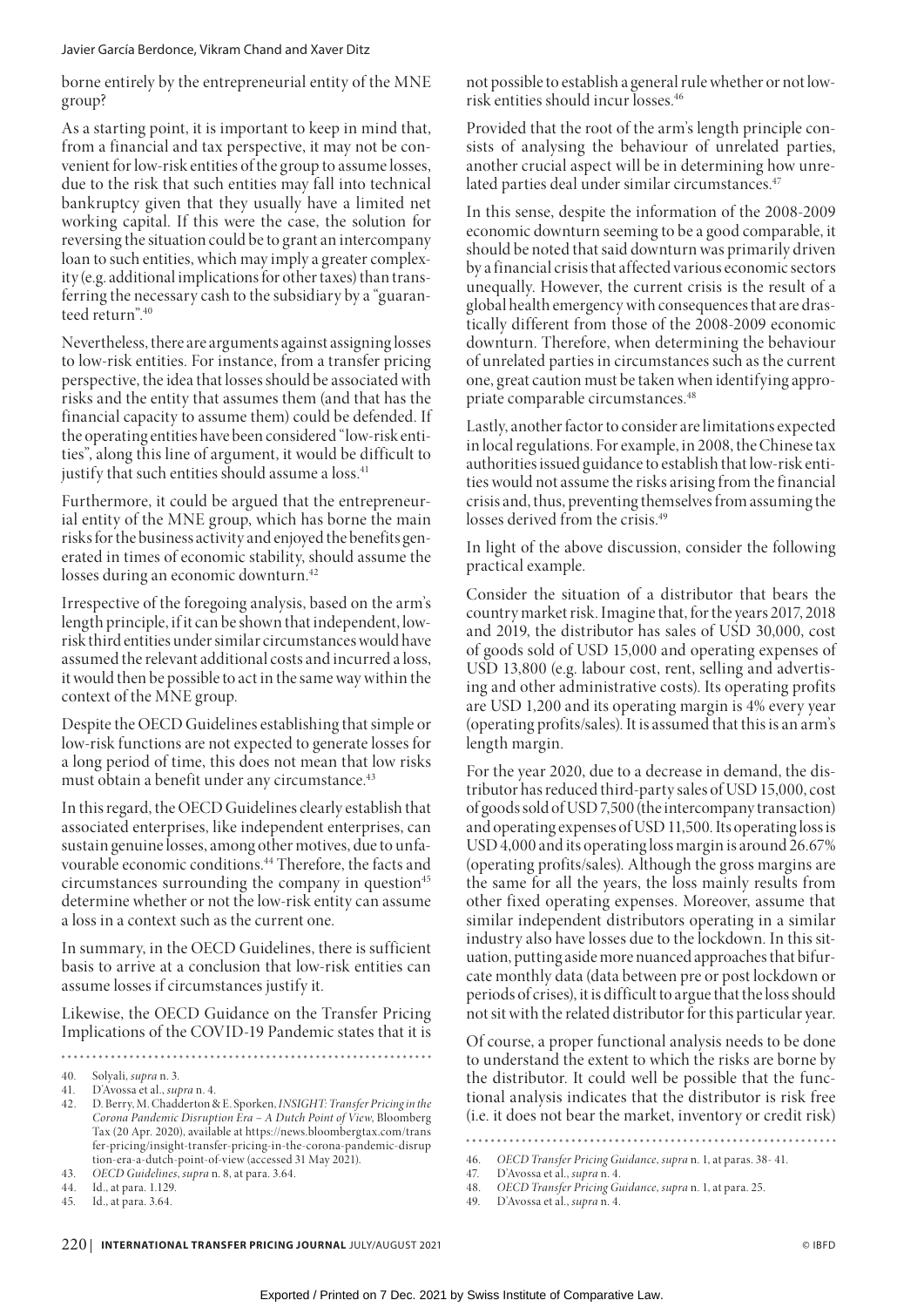and the principal is the key risk bearer. In this case, the losses should not sit with the distributor. Indeed, the focus should be on understanding the exact functional profile of the distributor as opposed to the labels attached to it (e.g. LRD).

As another example, consider the situation of a contract manufacturer (CM) that bears inventory, operational and production-related risks but minimal market risk. Imagine that, for the years 2017, 2018 and 2019, the CM has cost of sales of USD 10,000 and operating expenses (mostly fixed) of USD 5,000 for producing 10,000 units. The arm's length return on total cost is 10%. Thus, the CM reports a revenue of USD 16,500 (the intercompany transaction) and an operating profit of USD 1,500. Put differently, the revenue per unit is USD 1.65 (USD 16,500/10,000 units).

For the year 2020, due to the lockdown, the CM's manufacturing plant was closed for half the year. Thus, the number of units produced drops by half even though there is sufficient demand for the products of the MNE group.

The CM has cost of sales of USD 5,000 and fixed operating expenses (similar to prevision years) of USD 5,000. The question now is what should be the revenue of the CM? Excluding more nuanced approaches that bifurcate monthly data, from a general perspective, should it be (i) the revenue per unit as multiplied by the number of units produced (USD  $1.65 \times 5,000$  units = USD 8,250), which would lead to an operating loss (USD 8,250 – USD 10,000 = – USD 1,750); or (ii) a return on total costs of 10%, which is USD 11,000 (USD 10,000 of total cost plus a markup of 10% assuming it is an arm's length markup for this year). The first situation would lead to a loss, and a closer examination reveals that the loss arises mostly due to the fixed costs of the CM. In this situation, it could well be possible that the losses sit with the CM. This is because the plant was not operational due to a government lockdown, and the operational and production risk sits with the CM (for comparability adjustments, *see* the next section).

The answer would naturally be different if there were no lockdown in the CM's location and the MNE group experienced a drop in sales due to the market conditions, i.e. the principal was not able to sell its products due to low demand (and consequently, the CM was required to operate only at half of its production capacity and produce only half of the units it normally produces). In this case, as the market risk sits with the principal, then the losses should also sit with it. In other words, the CM should be compensated on total costs.

# **5. How Could Benchmarking Studies Be Carried Out in Practice during the COVID-19 Era?**

As noted previously, the COVID-19 crisis has brought a comparability crisis, as comparability is based on past experiences and the circumstances associated with the COVID-19 crisis are particularly extraordinary.50

When an economic crisis affects distinct economic sectors and the companies operating in them differently, identifying transactions that can be used as comparables and preparing reliable transfer pricing analyses can be complicated.

Particularly, during the first years of an economic crisis, the benchmarking prepared applying the same search strategy used in years prior to the crisis may not reflect the impact of the COVID-19 crisis<sup>51</sup> because the current information from the comparable companies is not available when doing the benchmarking.<sup>52</sup>

Similarly, it should be taken into consideration that some of the companies most impacted by the economic crisis (or those that were already in a delicate situation before the crisis) will cease activities and, therefore, the data regarding such companies will not be included in databases.

On the other hand, it should be noted that the impact of COVID-19 has affected each country differently. Nonetheless, the available information in databases during the first years of the crisis would not reflect this difference either.<sup>53</sup>

Another limitation that taxpayers must face is the lack of information on the impact that "stimulus packages" guaranteed by different governments $54$  may imply for comparable companies. This information could be relevant when performing a comparability analysis.<sup>55</sup>

Therefore, given that it is not possible to prepare a reliable benchmarking using the same criteria as used in previous years, taxpayers must (among other actions) consider potential comparability adjustments being made when preparing a benchmarking analysis.56

Such adjustments would eliminate differences that, given the limitations in databases during the first years of a crisis, materially affect the comparison between the information of the tested party and the information of comparable companies.

Despite many tax authorities occasionally challenging complex comparability adjustments<sup>57</sup> being made, given the exceptional circumstances of the COVID-19 crisis, the need to make such adjustments could be more easily defended than in previous years.

The need to adjust comparables and the requirement for accuracy and reliability are pointed out in the OECD Guidelines on several occasions (as provided by paragraphs 1.40, 1.139, 1.144-1.147, 2.80, 2.84 and 3.47-3.54). The comparability adjustments made should be reason-

54. Id.

<sup>50.</sup> *OECD Transfer Pricing Guidance*, *supra* n. 1, at para. 9.

<sup>51.</sup> X. Ditz & C. Quilitzsch, *COVID-19 and Its Impact on Determining, Reviewing and Documenting International Transfer Prices,* 27 Intl. Transfer Pricing J. 4 (2020), Journal Articles & Opinion Pieces IBFD. *See also* id., at para. 16.

<sup>52.</sup> Davis et al., *supra* n. 13.

<sup>53.</sup> Solyali, *supra* n. 3.

<sup>55.</sup> *OECD Transfer Pricing Guidance*, *supra* n. 1, at paras. 73 ff, 82 and 85.

<sup>56.</sup> Id., at para. 9. 57. Sawada & Tanner, *supra* n. 39.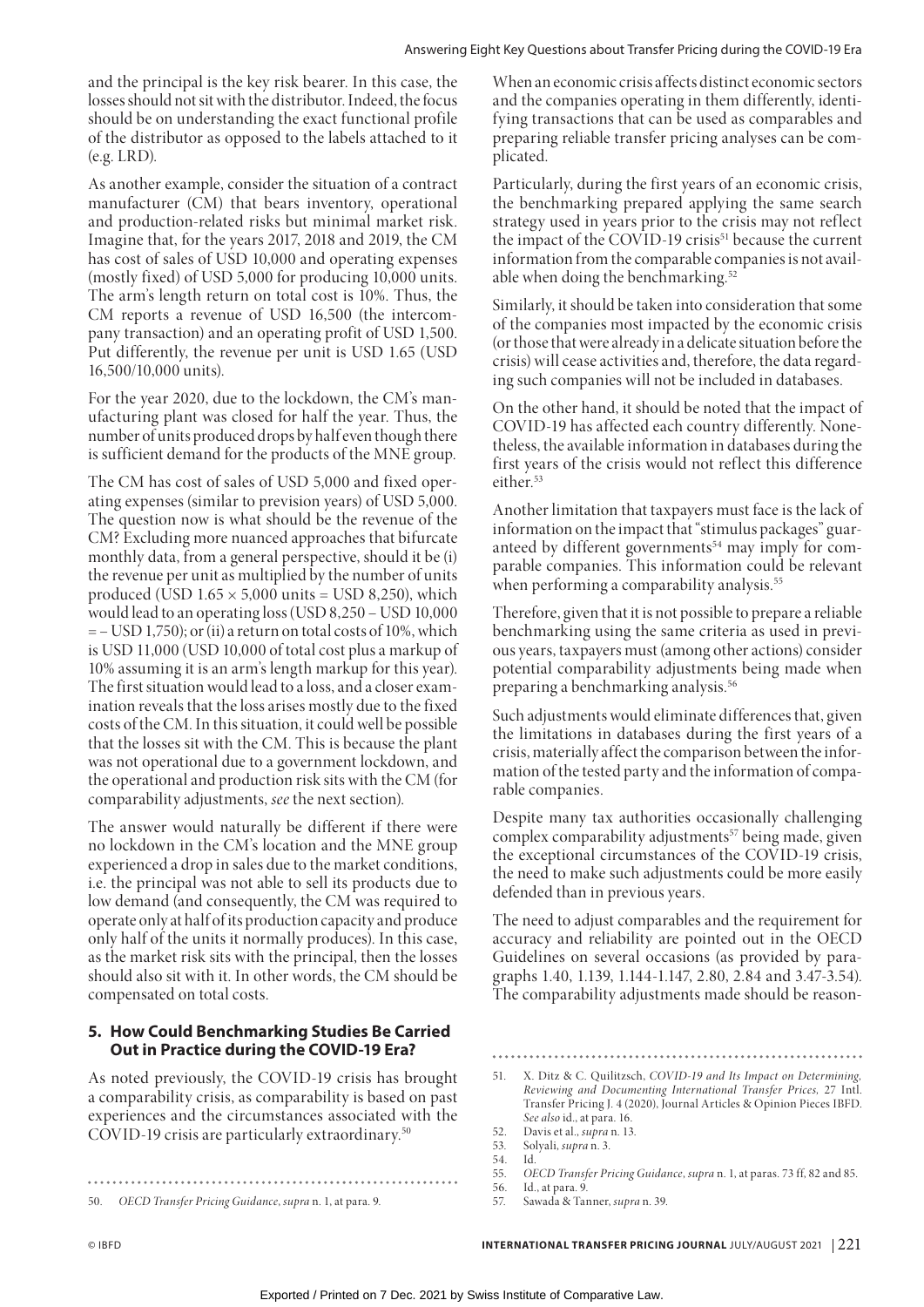able and reliable and should be only considered if they are expected to increase the reliability of the results.<sup>58,59</sup>

There is a great range of comparability adjustments that can be made, including adjustments to account for differences in (i) idle capacity; (ii) extraordinary expenses; (iii) working capital; or (iv) inventory-level adjustments. Similarly, considering COVID-19's heavy impact on the fluctuation of exchange rates, adjustments to compensate for this type of fluctuation may also be considered.<sup>60</sup>

It is also possible to make more complex adjustments, such as those based on behavioural analysis of financial data of the tested party, and assume that the comparable entities might experience the same drop turnover as the tested party. Another possibility would be to analyse the latest published financial data (on a quarterly basis) by listed companies to determine the impact of the crisis and, consequently, make an adjustment to comparable companies.<sup>61</sup>

Following the provisions of the OECD Guidelines, only those adjustments that truly improve the comparability and reliability of the analysis should be made. Selecting the appropriate adjustments should be assessed on a case-by-case basis, especially when considering that the COVID-19 crisis has impacted the various economic sectors in different ways.

The OECD Guidance on the Transfer Pricing Implications of the COVID-19 Pandemic mentions sources of contemporaneous information that could be used to support the performance of a comparability analysis, namely (i) how sales volumes have changed during COVID-19; (ii) change in capacity utilization; (iii) incremental or exceptional costs borne by parties; (iv) government assistance and government interventions; (v) information from interim financial statements; (vi) macroeconomic information; (vii) statistical methods; (viii) comparisons of budgeted/ forecasted data and actual results; and (ix) effects on profitability or on third-party behaviour observed in previous recessionary periods.62

Another method to increase the degree of comparability and reliability of the benchmarking study consists of preparing subsets of comparable companies as similar as possible to the tested party so that the results of the entities selected as comparable reflect the impact that COVID-19 has had on the tested party.

These subsets of comparable companies can be selected in several ways, such as by refining selected comparables beforehand (thereby eliminating companies that have not been affected by the COVID-19 crisis in the same way the tested party has) and delineating by reference to economic

.......

sectors or countries depending on their level of exposure to the crisis.<sup>63</sup>

Generally, in benchmarking, a filter for rejecting comparable companies that have incurred recurrent losses is included. Nevertheless, in a period of economic crisis, one could argue that the rejection of such companies may not be appropriate.64,65,66 On the other hand, one could argue that comparable companies that sustained persistent losses over a period of time, for reasons other than the COVID-19 pandemic, should be excluded from the data set. This is because these comparable were loss making prior to the pandemic.

In any event, as previously mentioned, due to the impact of the crisis, there will be companies that cease their activities and, as a consequence, their results will not be included in the database. Therefore, the benchmarkings prepared with databases will always have a certain degree of limitation for gathering information on the effect of the COVID-19 crisis.

Upon testing the periods affected by the COVID-19 crisis, the option of using a year-by-year approach, instead of a multi-year approach, in attempting to reflect the effect of COVID-19 on benchmarking could also be considered.<sup>67</sup> This cannot logically be done in the first year affected by the crisis, due to the lag in information from databases.

According to the OECD Guidance on the Transfer Pricing Implications of the COVID-19 Pandemic, "it may be appropriate to have separate testing periods for the duration of the pandemic or for the period when certain material effects of the pandemic were most evident".68 However, in other cases, "the use of combined periods (that include both years that are impacted by the pandemic and years that are not impacted) may improve reliability".<sup>69</sup>

However, the option of considering the margins obtained by comparable entities during the 2008-2009 financial crisis to try to determine the results that such entities obtained in similar economic conditions to those that the tested party is currently experiencing<sup>70</sup> may not be appropriate because, as noted above, the characteristics of the 2008-2009 financial crisis are drastically different to those of the current crisis.71

Lastly, expanding the acceptable range beyond the interquartile range<sup> $72$ </sup> is also an option. However, this practice is unlikely to reflect the COVID-19 effect, as it departs from the erroneous premise that companies of the lower range obtained in benchmarkings during the economically stable years look like average companies during the

71. *OECD Transfer Pricing Guidance*, *supra* n. 1, at para. 25.

<sup>58.</sup> D'Avossa et al., *supra* n. 4. 59. *OECD Transfer Pricing Guidance*, *supra* n. 1, at para. 54.

<sup>60.</sup> D'Avossa et al., *supra* n. 4.

<sup>61.</sup> H. Chary & T. Roques, *Transfer Pricing in the Times of COVID-19: Do's and Don'ts for Adjusting Comparable Company Searches*, MNE Tax (26 May 2020), available at https://mnetax.com/transfer-pricing-in-thetimes-of-covid-19-dos-and-donts-for-adjusting-comparable-companysearches-38783 (accessed 31 May 2021).

<sup>62.</sup> *OECD Transfer Pricing Guidance*, *supra* n. 1, at para. 11.

<sup>63.</sup> Abad & Ortega, *supra* n. 26.

<sup>64.</sup> *OECD Transfer Pricing Guidance*, *supra* n. 1, at para. 33.

<sup>65.</sup> Davis et al., *supra* n. 13.

<sup>66.</sup> Ditz & Quilitzsch, *supra* n. 51.

<sup>67.</sup> Solyali, *supra* n. 3.

<sup>68.</sup> *OECD Transfer Pricing Guidance*, *supra* n. 1, at para. 27.

<sup>69.</sup> Id., at para. 29.

<sup>70.</sup> D'Avossa et al., *supra* n. 4.

<sup>72.</sup> D'Avossa et al., *supra* n. 4.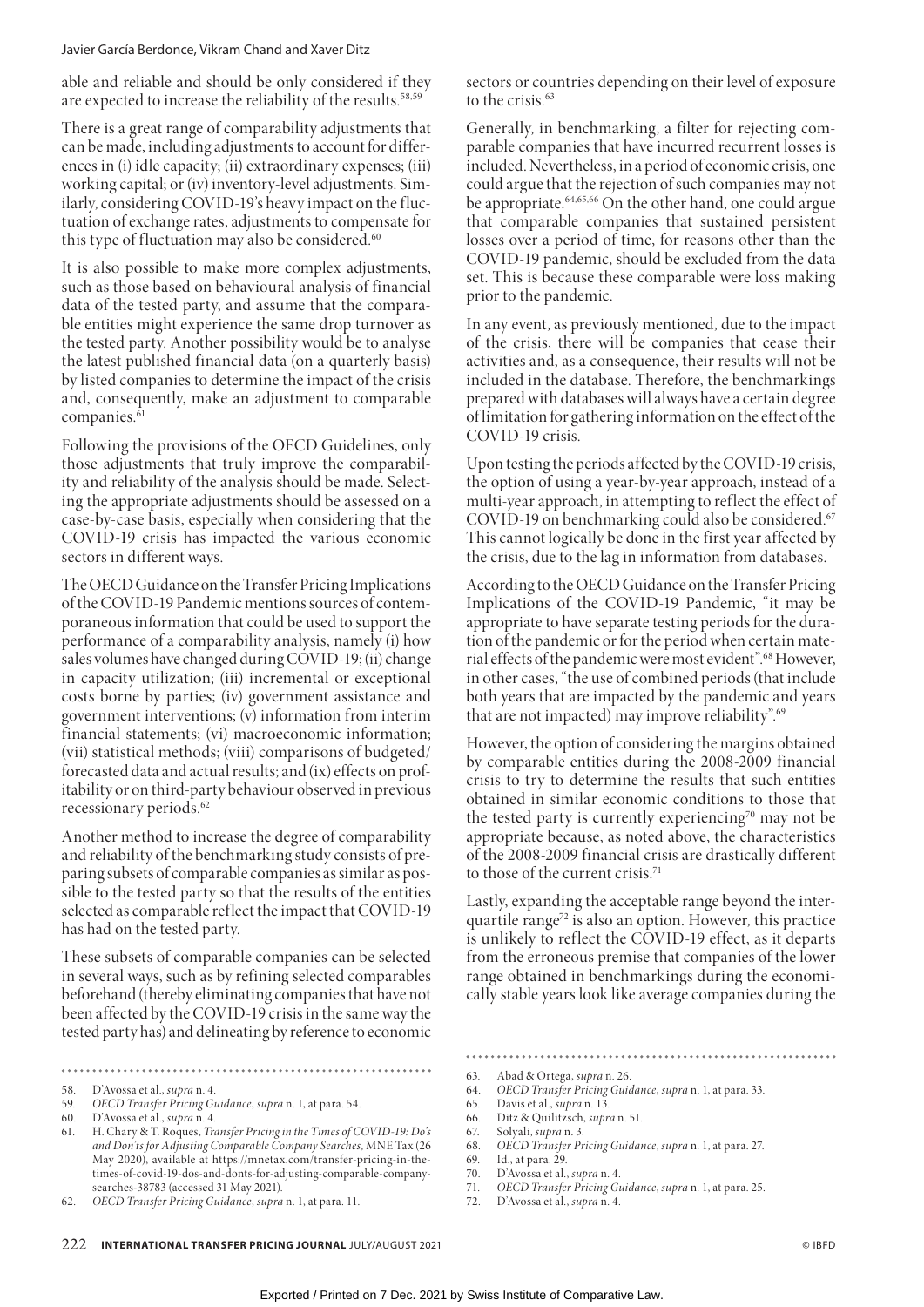| Table 1 - Entity Z's financial data for financial years 2018, 2019 and 2020                          |            |            |              |  |  |
|------------------------------------------------------------------------------------------------------|------------|------------|--------------|--|--|
|                                                                                                      | FY 2018    | FY 2019    | FY 2020      |  |  |
| Sales (EUR)                                                                                          | 520,914.00 | 551,358.00 | 381,730.00   |  |  |
| Cost of goods sold (COGS) (EUR)                                                                      | 351,646.00 | 370,869.12 | 258,331.27   |  |  |
| Gross profit (EUR)                                                                                   | 169,268.00 | 180,488.88 | 123,398.73   |  |  |
| Operating expenses (EUR)                                                                             | 150,652.00 | 160,204.00 | 117,462.00   |  |  |
| Underutilized production capacity costs (EUR)                                                        | 0.00       | 0.00       | 35,468.00    |  |  |
| Operating profit (EUR)                                                                               | 18,616.00  | 20,284.88  | $-29,531.27$ |  |  |
| Operating margin (FCMU) (%)                                                                          | 3.71%      | 3.82%      | $-7.18%$     |  |  |
| COVID-19 adjusted operating profit (excluding underutilized production<br>capacity costs) (EUR)      |            |            | 5,963.73     |  |  |
| COVID-19 adjusted operating margin (FCMU) (%) (excluding<br>underutilized production capacity costs) |            |            | 1.58%        |  |  |

COVID-19 crisis.<sup>73</sup> Clearly, such premise cannot be convincingly defended.

Provided that it is possible to determine the impact of the COVID-19 crisis on the financial data of the tested party, making a comparability adjustment on such information may be a valid approach. This practice can be especially useful in the first few financial years affected by COVID-19 (due to the lag in information from databases).

To illustrate the foregoing conclusion, consider a practical example of an adjustment made to the tested party.

Entity Z incorporated into an MNE group manufactures wind turbine generator (WTG) components.

Due to supply chain disruptions and the reduction in demand as a consequence of COVID-19, entity Z has experienced an abnormally low manufacturing capacity utilization in financial year 2020, which has caused production costs of WTG components to increase drastically in such year.

In order to estimate underutilized production capacity costs, entity Z calculated the difference between the average cost of production per unit of the two previous financial years and the production cost per unit of financial year 2020. To obtain the total amount of the underutilized production capacity costs, the difference obtained was multiplied by the number of components manufactured during 2020.

In the benchmarking prepared to justify (in terms of the full-cost markup (FCMU) as operating margin) the profitability obtained by entity Z in financial year 2020, the results obtained by comparable companies in previous financial years (not affected by COVID-19) will be taken into account. Therefore, it was considered reasonable to make a comparability adjustment in the financial data of the tested party to eliminate the effect of the underutilized production capacity costs, as such those are not reflected in the financial data of the companies selected as comparable.74

Table 1 summarizes the financial data of entity Z that correspond to financial years 2018, 2019 and 2020 (after identifying the total amount of underutilized production capacity costs as described above):

Therefore, when including the corresponding comparability adjustment to exclude the effect of the underutilized production capacity costs, the operating margin (FCMU) of entity Z in financial year 2020 changed from – 7.18% to 1.58%.

After including the adjustment and eliminating the impact of the COVID-19 crisis (in this case, materialized in the underutilized production capacity costs), the adjusted results of entity Z can be compared with the unadjusted pre-COVID range.

While the above could be a possible solution, on a broader basis, we believe that tax administrations need to be flexible and pragmatic during tax audits vis-à-vis comparability analysis. The flexibility could be demonstrated by giving the taxpayer the option to resort to an outcome testing approach (ex-post testing approach) even if the local law does not explicitly provide for such an option.

# **6. Is It Necessary to Re-evaluate the MNE Group's Intercompany Financing Policy?**

The COVID-19 crisis has strongly impacted MNEs from a financial perspective. Thus, given that companies will have to continue to cope with the costs of their activities (regardless of their activity level during the crisis, companies must assume their fixed costs), the reduced revenues of companies will increase the cash flow pressure and put MNEs under financial strain.75

Because of this situation, many companies' credit rating will be severely impacted. Additionally, due to the crisis, speculative-grade credit spreads have widened and become more volatile, changing in reference interest rates.<sup>76</sup>

pricing-adjustments-in-the-covid-19-economic-downturn (accessed 31 May 2021).

<sup>73.</sup> Chary & Roques, *supra* n. 61.

<sup>74.</sup> P. Subramanian et al., *INSIGHT: Transfer Pricing Adjustments to the Covid-19 Economic Downturn*, Bloomberg Tax (6 July 2020), available at https://news.bloombergtax.com/transfer-pricing/insight-transfer-

<sup>75.</sup> Abad & Ortega, *supra* n. 26.

<sup>76.</sup> R. Fan et al., *Addressing Liquidity Issues during Covid-19 Using Intercompany Pricing Tools*, KPMG (20 July 2020), available at https://assets. kpmg/content/dam/kpmg/us/pdf/2020/07/tnf-wnit-tp-july20-2020. pdf (accessed 31 May 2021).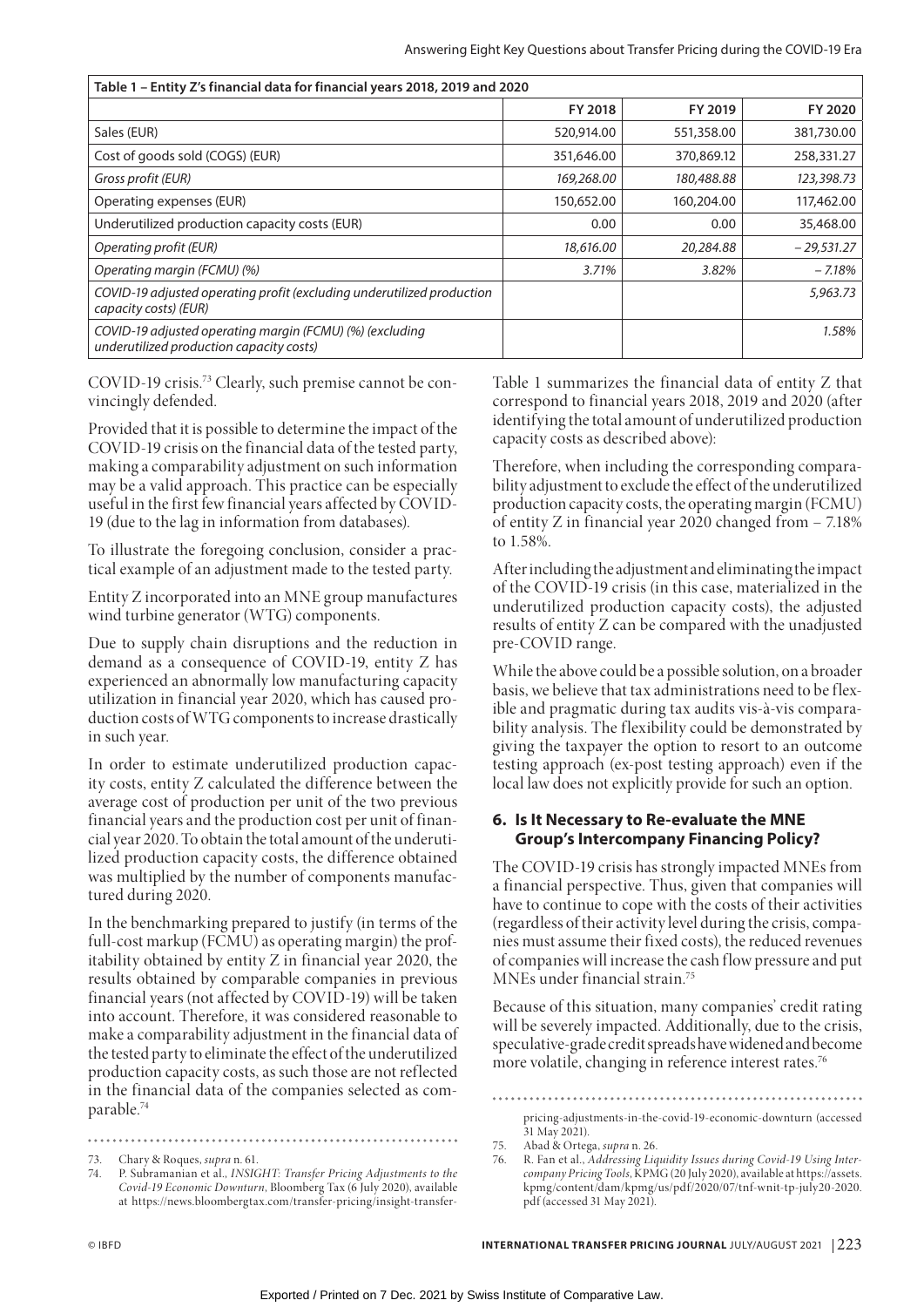The problems obtaining accurate information on credit quality of borrowers and valuing the assets that may serve as collateral to obtain funding in times of crisis make it difficult to obtain credit in the market during the COVID-19 era.

This situation will force many MNE groups to revise their intercompany financing policy and look for new structures for cash and liquidity management that will allow them to optimize their resources from a financial perspective.<sup>77,78</sup>

Among the financial measures that MNEs could implement during this crisis are (i) capital increases; (ii) loss compensation funds; (iii) a review of the terms and conditions of facility agreements and cash pool systems; (iv) extending maturity of intercompany loans; (v) increasing factoring agreements; (vi) allowing intercompany guarantees; (vii) extending intercompany receivables payment terms;79 and (viii) implementing interest-free periods.

According to the Transfer Pricing Guidelines of Financial Transactions (GTF) published by the OECD in February 2020, due to current circumstances, where a company finds it difficult to meet its payment obligations linked to its intercompany financial transactions, it is reasonable that related parties renegotiate the conditions associated with said financial transactions, deciding to temporarily delay payments of interest, or recharacterize loans from short-term to long-term.<sup>80</sup>

Consider the following situation. In 2018, Company X, which is based in Country X, granted a bullet loan to its subsidiary, Y, which is based in Country Y. The loan would have to be repaid on 31 July 2020. Due to the COVID-19 crisis, Y is not in a position to repay. The loan can be prolonged by the parties (e.g. by 2 years), in which case a new interest rate is to be determined taking into account the current market circumstances.

In this regard, as per paragraph 10.60 of the GFT, a transfer pricing analysis with regard to the possibilities of the borrower or the lender to renegotiate the terms of the loan to benefit from better conditions will include the options realistically available to both the borrower and the lender.<sup>81</sup>

Similarly, if a decision is reached to renegotiate the conditions of intercompany financial transactions, according to the arm's length principle, what unrelated third parties would have agreed to under comparable circumstances should be analysed.<sup>82</sup>

It is also likely that, in this crisis context, intercompany financial guarantees to enhance the credit rating and

lower the cost of borrowing<sup>83</sup> are granted. As established in the GFT, it is important to differentiate implicit guarantees from explicit ones.<sup>84</sup> Similarly, under current circumstances, it is possible that many implicit guarantees are replaced by explicit ones granted to affiliates by the MNE group's main entity.

In the current circumstances, it is crucial to evaluate if such guarantees provide an incremental benefit (beyond implicit support) and, if so, if the agreed remuneration linked to these transactions are at arm's length.<sup>85</sup>

On the other hand, it is important to evaluate whether the COVID-19 crisis has reduced the financial capacity to face ongoing guarantee obligations of the group entity that concedes the guarantees (the guarantor). This is relevant since unrelated third parties would be unwilling to pay the same guarantee fee if the associated benefits to a guarantee were reduced.86

Consequently, as a result, a careful and detailed analysis of the guarantee transaction needs to be undertaken from the perspective of the entity providing the guarantee and the entity that receives it, in particular, concerning the benefits associated to this arrangement.

On a separate note, as a result of the difficulties to obtain funding in the market, many MNE groups will increase the use of cash pooling systems to maximize their internal financial resources.<sup>8</sup>

Regarding cash pooling systems, it should be noted that due to the need for funds by affiliates, (especially in these times of crisis), if cash pooling debit or credit balances (first considered for the short term) remain for a longer period, such balances must be recharacterized as longer-term instruments.<sup>88</sup> In this sense, in accordance with the GTF, from a transfer pricing perspective, determining the accurate delineation of financial transactions is essential.89 Indeed, this seems to be a significant issue for such arrangements.

Another issue relates to a regulated cash-rich entity in the group that usually does not participate in cash pooling

85. M. Bonekamp & N. Schaatsbergen, *Transfer Pricing of Financial Transactions and the Impact of COVID-19*, 27 Intl. Transfer Pricing J. 4 (2020), Journal Articles & Opinion Pieces IBFD. *See also* V. Averyanova & V. Chand, *Applying the Arm's Length Principle to Intra-Group Financial Guarantees in light of the OECD's Draft guidance on Financial Transactions*, Kluwer International Tax Blog (14 Feb. 2019) available on http:// kluwertaxblog.com/2019/02/14/applying-the-arms-length-principleto-intra-group-financial-guarantees-in-light-of-the-oecds-draft-guid ance-on-financial-transactions/ (accessed 31 May 2021).

87. A. Colangelo, *The Statistical Classification of Cash Pooling Activities*, Statistics Paper Series No. 16, European Central Bank (July 2016), available at https://www.ecb.europa.eu/pub/pdf/scpsps/ecbsp16.en.pdf (accessed 31 May 2021).

<sup>77.</sup> *OECD Transfer Pricing Guidance*, *supra* n. 1, at para. 2.

<sup>78.</sup> D'Avossa et al., *supra* n. 4.

<sup>79.</sup> Abad & Ortega, *supra* n. 26.

<sup>80.</sup> OECD, *Transfer Pricing Guidance on Financial Transactions: Inclusive Framework on BEPS Actions 4, 8-10* paras. 10.59-10.61 (OECD 2020), Primary Sources IBFD [hereinafter *Guidance on Financial Transactions*].

<sup>81.</sup> Id., at para. 10.60.

<sup>82.</sup> Fan et al., *supra* n. 76.

<sup>83.</sup> Id.

<sup>84.</sup> *Guidance on Financial Transactions*, *supra* n. 80, at para. 10.175 ff.

<sup>86.</sup> Prasanna & Cardoso, *supra* n. 2.

<sup>88.</sup> M. Malhotra et al., *Financing and Treasury: Tax and Legal Matters*, Deloitte, available at https://www2.deloitte.com/global/en/pages/tax/ covid-19/financing-treasury-tax-matters-addressing-impact-covid19. html (accessed 31 May 2021). On this matter, *see also* A. Haller & V. Chand, *Application of the Arm's Length Principle to Physical Cash Pooling Arrangements in Light of the OECD Discussion Draft on Financial Transactions*, 47 Intertax 4, pp. 352-354 (2019).

<sup>89.</sup> *Guidance on Financial Transactions*, *supra* n. 80, at para. 10.15 ff.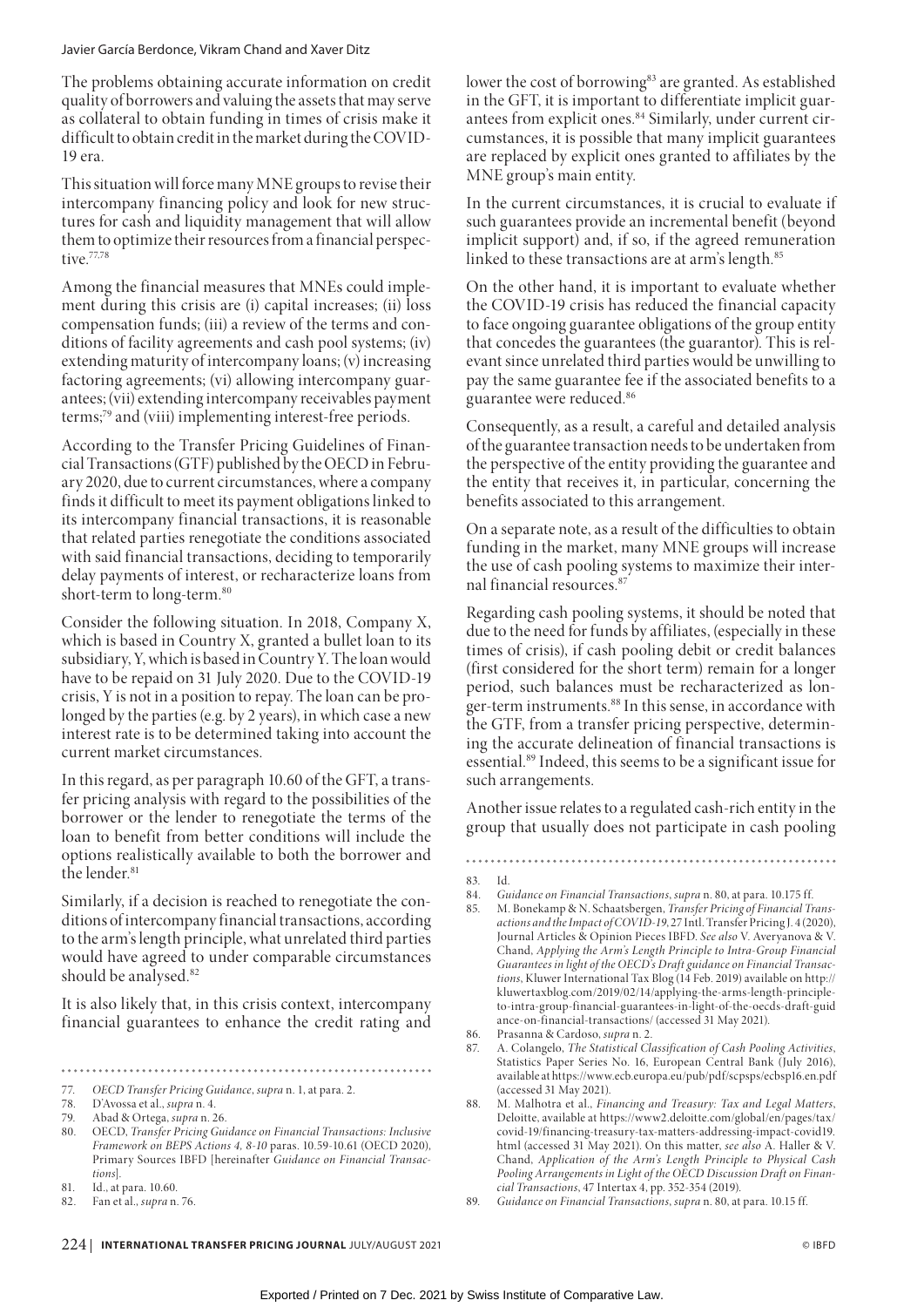arrangements (for example, captive insurance companies). It could well be possible that MNEs direct such companies to deposit funds in a cash pool even though the entities need to keep a certain amount of funds for themselves due to minimum liquidity requirements pursuant to local (insurance) regulations. If the captives do not act as captives and breach minimum liquidity requirements, in addition to potential exposure towards regulatory fines, the nature of such arrangements could be questioned from a local tax and transfer pricing perspective. One possibility is that tax administrations could deny deductions for insurance premiums paid to the captive or reclassify the captive arrangement, as they could argue that the captive insurer was not really an insurer (i.e. that the entity did not have sufficient funds to meet its risk shifting/risk diversification requirements). Thus, these entities need to be mindful of their participation in cash pools. Of course, such a claim would depend on the exact facts of the case.

Furthermore, the financial needs may also make MNEs consider granting new loans. However, granting loans nowadays can be challenging given the high volatility of financial markets. Determining the arm's length price in financial markets in current conditions can be very complicated.90 Logically, this is also applicable to loans that expire in the short term and that will be extended.

If new intragroup loans are granted, related-party entities should consider using the latest forecasts<sup>91</sup> prepared to analyse whether the borrower could sustain borrowing in the current circumstances.<sup>92</sup>

In this way, it is highly likely that unrelated third parties planning to grant loans in the market analyse the most recent versions of the forecasts prepared by the borrowers to analyse their ability to pay back the loans (especially when considering the difficulties for determining the credit rating of the entities in current circumstances).

To resolve the scarcity of affiliates' liquidity, MNEs may also consider the inclusion of special provisions in intragroup loans to be granted in the future. Payment-in-kind loans deserve special mention. These loans allow the debtor to borrow without having the burden of a cash repayment of interest until the loan term is ended, in exchange for a higher interest rate. This type of financial instrument allows the borrower to address its cash needs in the short term during the COVID-19 era with no detriment to the lender, who will be compensated with a higher interest rate.<sup>93</sup>

Lastly, it must be borne in mind that some MNEs will receive financial support from their governments. In these

cases, and especially those in which support is provided through granted loans, the implications of such instruments for intercompany financing policy of MNE groups must be analysed. Particularly, it must be determined if the loans granted by the government could represent an internal comparable.94

# **7. What Are the Main Aspects to Analyse Regarding Intangible Property in an Economic Downturn?**

Intangible assets and transfer pricing policies of MNE groups regarding intangibles have also been greatly affected by the COVID-19 crisis.

Given that royalties are generally calculated – not as a percentage of profits – but as a percentage of revenues (which, as previously mentioned, have also been affected by the COVID-19 crisis), one of the first consequences of this crisis has been the automatic reduction of royalties in MNE groups.<sup>95</sup>

Similarly, given that MNEs may have difficulties in paying royalties, intellectual property (IP) ownership entities of the group could consider reducing the royalty rates agreed with their affiliates or opting to temporarily suspend royalties.

In this sense, paragraph 6.184 of the OECD Guidelines includes an example expressly recognising that, in accordance with the arm's length principle, a renegotiation of the royalty rate agreed between related entities can be conducted when an extraordinary event occurs that lowers incentives of the licensee to manufacture or sell the licensed product.96

In any event, as stated in paragraph 6.185 of the OECD Guidelines, whether unrelated third parties would have renegotiated the agreed royalty rate under comparable circumstances should be evaluated.97

Reducing agreed royalty rates could also be justified in the context of an economic downturn when licensees do not earn a sufficient level of revenue from the exploitation of the licensed products. In these circumstances, the payment of royalties could conflict with the licensee's business value and, therefore, be inconsistent with the arm's length principle.98

Therefore, independent licensees will try to renegotiate agreed royalty rates if they are not economically sustainable. When reducing royalty rates, the renegotiation that independent third parties have made in the market should be considered, taking into account potential changes in

<sup>90.</sup> Fan et al., *supra* n. 76. Nevertheless, to understand the transfer pricing issues surrounding loans, *see* V. Chand, *Transfer Pricing Aspects of Intercompany Loans in light of the BEPS Action Plan*, 44 Intertax 12, pp. 885-902 (2016).

<sup>91.</sup> G. Condoleon, *Considerations Around Intercompany Financial Transactions During the COVID-19 Crisis*, Duff & Phelps (15 July 2020), available at https://www.duffandphelps.com/insights/publications/ transfer-pricing/transfer-pricing-times-second-quarter-2020/inter company-financial-transactions-during-covid-19-crisis (accessed 31 May 2021).

<sup>92.</sup> Malhotra et al., *supra* n. 88.

<sup>93.</sup> Id.

<sup>94.</sup> Abad & Ortega, *supra* n. 26.

<sup>95.</sup> F. Barat & F. Lubczinski, *Transfer Pricing: Will Multinational Companies Be Able to Apply the Arm's Length Principle in 2020?*, Mazars (5 May 2020), available at https://www.mazars.com/Home/Insights/Shapingthe-agenda/Covid-19-Mazars-Global-Resource-Centre/Covid-19- Mazars-insights/Tax-and-Law/Impact-on-transfer-pricing (accessed 31 May 2021).

<sup>96.</sup> *OECD Guidelines*, *supra* n. 8, at para. 6.184.

<sup>97.</sup> Id., at para. 6.185.

<sup>98.</sup> RSM White Paper, *supra* n. 21.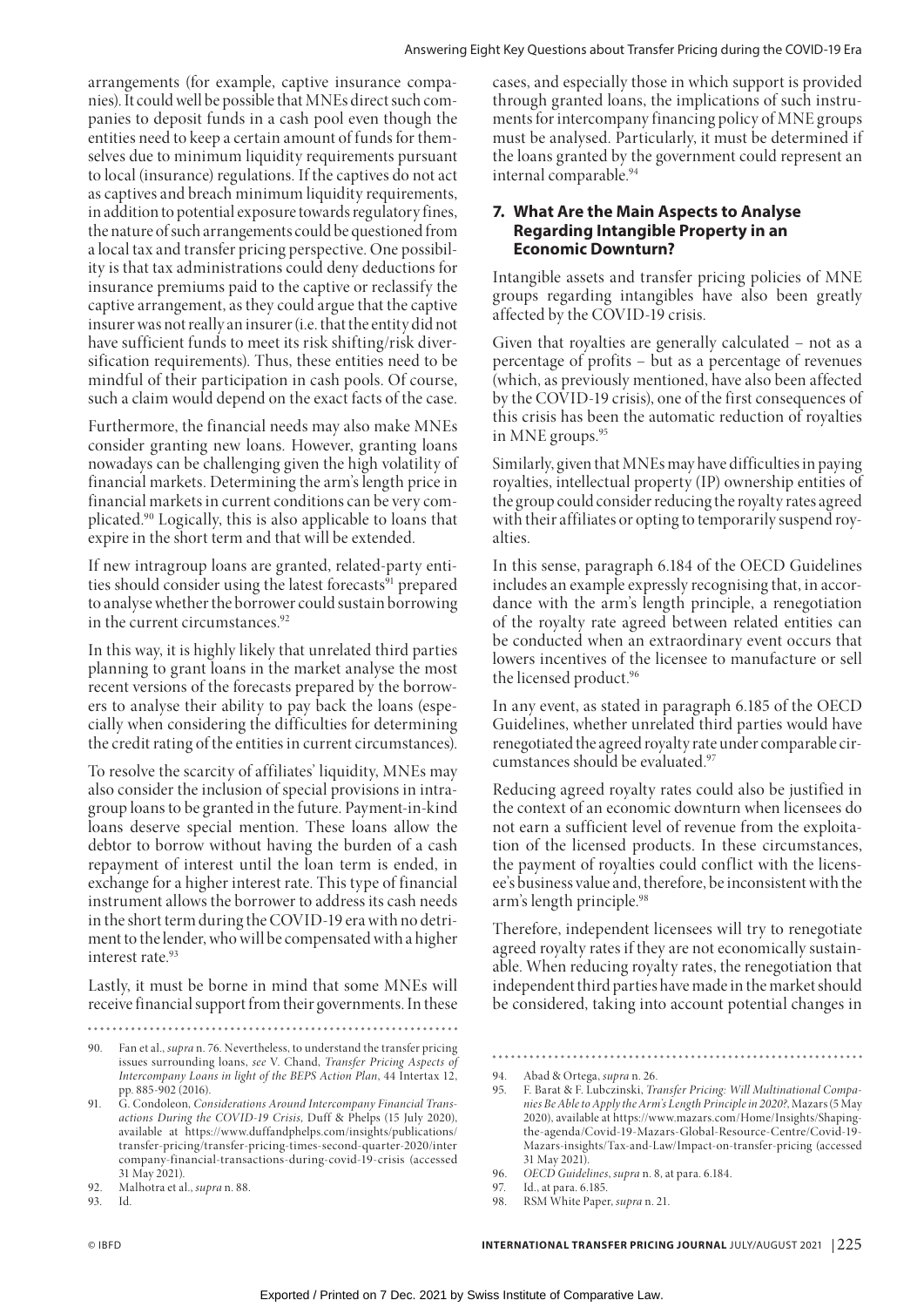business fundamentals and profitability of the intangible property during the COVID-19 era.<sup>99</sup>

To illustrate, consider the following practical example. Company  $X(X)$  has concluded a licence agreement with its subsidiary, Company Y (Y), that runs until 2023. A licence rate of 4% of the net sales generated by Y was agreed. At the end of 2020, it appears that Y will be not be able to generate a profit due to the COVID-19 crisis (because of a vast reduction in sales). The loss situation is expected to continue in the following year. In this case, it is appropriate for X and Y to renegotiate and agree to only offset a royalty rate of, for instance, 2%. A written amendment to the contract could be made. The licence rate reduction should initially be agreed for a limited period (e.g. until 2022).

As indicated, royalties are usually paid as a percentage of sales/revenues. It could well be possible that, in the near future, MNEs move towards a system where royalties are paid on profits (for decentralized businesses), and the profit split method is used as the most appropriate transfer pricing method instead of a comparable uncontrolled price analysis. This is because the COVID-19 crisis, in many cases, has shown that a royalties on sales model may not be a sustainable model, especially in economic downturns.

On the other hand, even though relatively uncommon, it is possible that related-party entities decide to increase the agreed royalty rate when the licensed intangible has increased its value during the COVID-19 era. This will occur if the MNE group benefits from the current circumstances (e.g. medical, pharmaceutical, certain digital services business sectors, etc.).

Another consequence of the COVID-19 crisis regarding intangibles is that some MNE groups may determine that, under current circumstances, it is not worth the effort to continue with their usual R&D activities and decide to develop an adjusted routine R&D level just to continue with the business activities.<sup>100</sup>

In these cases, a revision should be conducted of the entities that are performing the development, enhancement, maintenance, protection and exploitation (DEMPE) functions and their contribution to functions related to intangibles of the group.101 As the OECD Guidelines indicate, determining which entities are conducting the DEMPE functions would help in understanding the contributions of each entity and determining which are ultimately entitled to share in the returns from exploiting the group's intangibles.102

- 99. P. Subramanian & M. Shah, *Intangible Property Transfer Pricing in an Economic Downturn*, Tax Notes International (11 May 2020), available at https://www.taxnotes.com/tax-notes-international/currency-trans actions-and-issues/intangible-property-transfer-pricing-economicdownturn/2020/05/11/2chkh (accessed 31 May 2021).
- 100. RSM White Paper, *supra* n. 21.
- 101. For a critical analysis of the development, enhancement, maintenance, protection and exploitation (DEMPE) concept, *see* V. Chand & G. Lembo, *Intangible-Related Profit Allocation within MNEs based on Key DEMPE Functions: Selected Issues and Interaction with Pillar One and Pillar Two of the Digital Debate*, 3 Intl. Tax Studies. 6 (2020), Journal Articles & Opinion Pieces IBFD.

Regarding the DEMPE analysis, it must be kept in mind that this analysis has been designed to ensure there is a correct attribution of the returns from the exploitation of intangibles (as well as the relative costs of such intangibles) considering the functions performed, assets used and risks assumed by the various entities of the MNE group in the development, enhancement, maintenance, protection and exploitation of intangibles.

It is important to note that, as a consequence of the COVID-19 crisis, employees of some MNE groups have been temporarily forced to work from a jurisdiction different from where they normally perform their functions.103 In these cases, the MNE groups should analyse in which locations the DEMPE functions are performed.

This can be especially relevant in cases where the MNE develops new IP during the COVID-19 era or if an improvement is made to the current IP.

Furthermore, it must be considered that even though employees are performing their functions from a different jurisdiction throughout the COVID-19 era, in the majority of cases they will continue to work for the same entity that performs the DEMPE functions and so, in practice, no change will occur in the functional analysis of the entities of the MNE group. However, these employees could trigger a permanent establishment risk for their employer. Yet, the OECD has recently clarified that such risks are minimal, in several circumstances, for employees working from home.104

Notwithstanding this fact, given that the COVID-19 crisis has affected value chains of some MNE groups (in many cases, due to an increase in digitalization<sup>105</sup>), performing a DEMPE analysis considering these changes is crucial.

Thus, if the MNE group has restructured its DEMPE functions in reaction to the COVID-19 crisis, the group's transfer pricing policy regarding intangibles must be adjusted. In this sense, the returns (and costs) from the exploitation of intangibles should be attributed to the entities performing the DEMPE functions106 (*see also* section 3.).

Another important question for the COVID-19 era involving intangibles is the impact that the crisis has had on the valuation of the group's intangibles. Particularly, the adverse effects of the crisis (e.g. decrease in consumer demand, supply chain disruptions, etc.) have reduced future expected profits for the exploitation of intangibles which, logically, have decreased the valuation of such intangibles.

- 105. Martin, Horowitz & Bettge, *supra* n. 103.
- 106. Chand & Lembo, *supra* n. 101.

<sup>102.</sup> *OECD Guidelines*, *supra* n. 8, at para. 6.32 et seq.

<sup>103.</sup> M. Martin, M. Horowitz & T. Bettge, *INSIGHT: Transfer Pricing Substance in Flux—DEMPE, BEPS 2.0, and Covid-19*, Bloomberg Tax (31 July 2020), available at https://news.bloombergtax.com/trans fer-pricing/insight-transfer-pricing-substance-in-flux-dempe-beps-2-0-and-covid-19 (accessed 31 May 2021).

<sup>104.</sup> *See* OECD, *Updated guidance on tax treaties and the impact of the COVID-19 pandemic* paras. 14-19 (21 Jan. 2021), available at https:// www.oecd.org/coronavirus/policy-responses/updated-guidance-ontax-treaties-and-the-impact-of-the-covid-19-pandemic-df42be07/ (accessed 5 July 2021).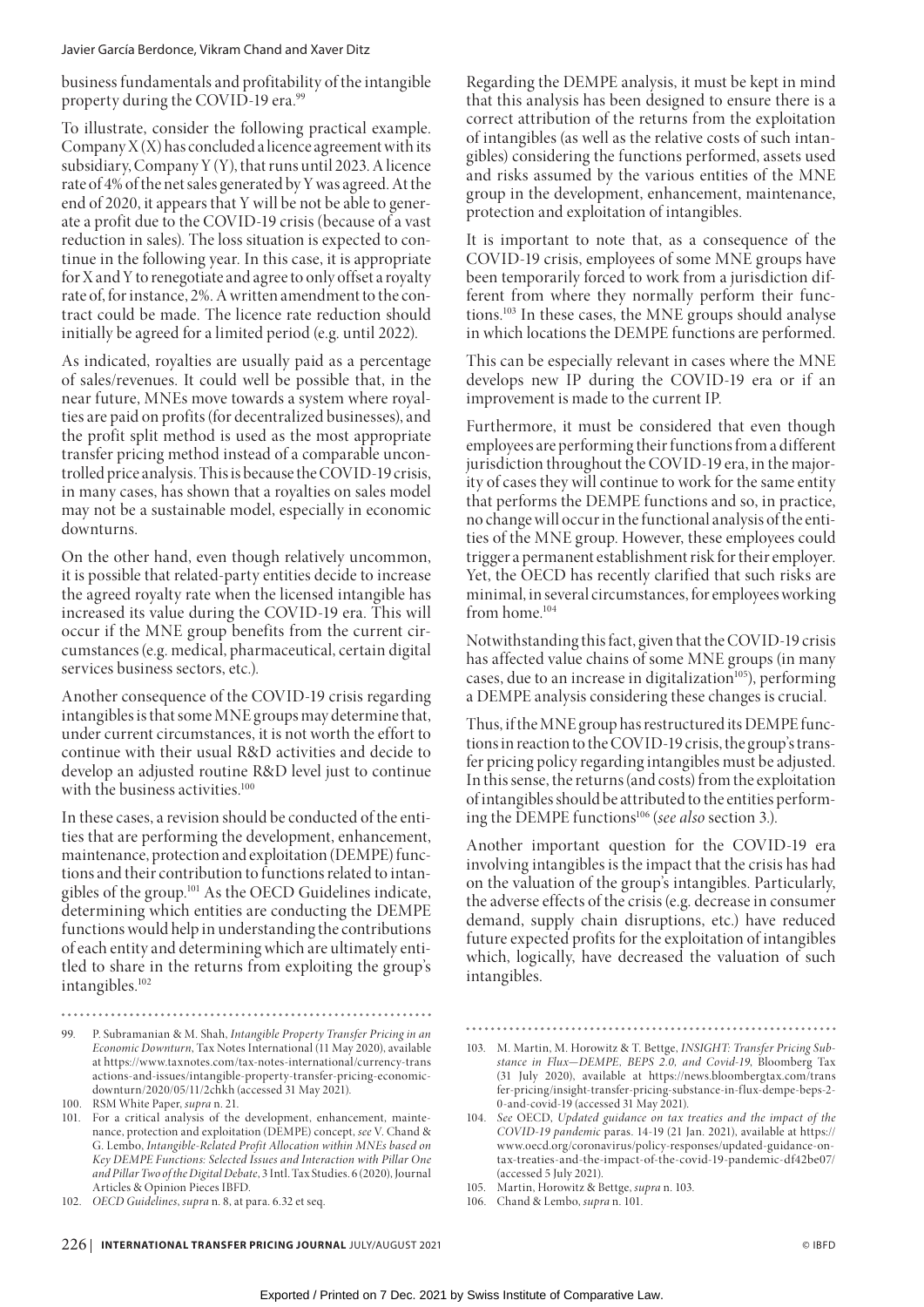This reduction in value of the intangibles could also help justify a reduction of the royalty rates charged to the group affiliates.

It is worth emphasizing also that, as a consequence of the COVID-19 crisis, some MNEs have looked for new applications of their existing IP, making it possible for new related-party transactions to arise, which should be analysed.

Lastly, it is important to note that, in times of crisis, major innovations tend to be developed. The COVID-19 crisis is not an exception given the increase in digitalization, the provision of digital services and the replacement of some people with newly created IPs. These changes require MNE groups to review their intangibles policy and create record keeping, allowing the contributions to development made by the various entities of the group to be recognized.

# **8. Do COVID-19 Special Circumstances Impact an MNE Group's APAs or APA Requests?**

An APA is an arrangement (made between a taxpayer and one or more tax administrations) that determines, in advance of controlled transactions, an appropriate set of criteria for the determination of the transfer pricing for those transactions over a fixed period of time.<sup>107</sup>

The main objective of an APA is giving certainty to taxpayers. Likewise, APAs grant additional benefits, such as the reduction in documentation obligations or the elimination of double taxation in the event that the APA is involved with more than one authority (e.g. bilateral APAs).108

However, in the COVID-19 era, there is a conflict between achieving transfer pricing certainty and the difficulty of adjusting an APA to the highly unpredictable circumstances of the current crisis.<sup>109</sup>

As such, during the COVID-19 era, taxpayers can consider how their APAs are affected by (i) the changes in their transfer pricing policies (for instance, appearance or disappearance of certain related-party transactions); (ii) extraordinary expenses related to the COVID-19 crisis; and (iii) support measures implemented by different governments.<sup>110</sup>

As a starting point, it should be noted that the OECD Guidelines establish that an APA can be revised when business operations change significantly or when uncontrolled economic circumstances critically affect the reli-

ability of the methodology in a manner that independent enterprises would consider significant.<sup>111</sup>

## **8.1. Renegotiation of existing APAs**

There are many factors of an APA that can affect its adaptability during times of crisis. Among these include (i) the choice of the transfer pricing method and the profit level indicator; (ii) the APA term; (iii) the use of an arm's length range or a specific value; (iv) the use of an annual test versus a multi-year average or term test; and (v) the critical assumptions that have been included in the agreement.<sup>112</sup>

The critical assumptions are usually based on the functions, risks and assets of relevant entities for the APA, as well as the absence of relevant changes in the group's business.

The pertinent question would be determining if the critical assumptions included in the APA allow taxpayers to renegotiate the agreement during the COVID-19 era.<sup>113</sup>

Similarly, for existing APAs, it would also be prudent to analyse the provisions of the APA regarding the term test given that, in these current circumstances, many taxpayers can find it difficult to comply with the test specified in the agreement.

Under normal circumstances, if a company does not comply with the test established in the APA, the agreement can be revoked by tax authorities. However, in the current circumstances, it is likely that many tax authorities are flexible and willing to renegotiate the content of the APAs. These discussions normally imply greater complexity in cases where the agreement has been reached with more than one tax authority (e.g. multilateral APAs).

If a renegotiation is conducted with tax authorities, taxpayers can consider the option of replacing the annual test with a test calculated on a multi-year basis with the goal of spreading the effect of the COVID-19 crisis within a period of time that reflects a complete business cycle.114

Another option when renegotiating an APA with tax authorities will consist of requesting a reduction of the APA term so that the APA will end in the last year not affected by COVID-19 and renegotiating a new APA for the years affected by the crisis, thus achieving a separation of the years affected by the crisis (obtaining certainty for those years) and renegotiating a new agreement for the years affected by COVID-19 that better reflects the current circumstances and the possible consequences of the pandemic for the taxpayer business model.<sup>115,116</sup>

The APA could also be renegotiated with the aim of including a clause that obligates the taxpayer and the tax authorities to renegotiate the agreement in the future (i) if the taxpayer experiences a sales decline greater than x%; (ii) if the taxpayer suffers a large increase in input costs;

<sup>107.</sup> *OECD Guidelines*, *supra* n. 8, at para. 4.134.

<sup>108.</sup> G. Kumar, *COVID-19: A Cry for Relooking Transfer Pricing APAs and Safe Harbour Rules*, The Daily Guardian (28 Aug. 2020), available at https://thedailyguardian.com/covid-19-a-cry-for-relooking-transferpricing-apas-and-safe-harbour-rules (accessed 31 May 2021).

<sup>109.</sup> S. Foley et al., *Advance Pricing Agreements and COVID-19*, Tax Notes International (25 May 2020), available at https://www.taxnotes.com/ tax-notes-international/transfer-pricing/advance-pricing-agreementsand-covid-19/2020/05/25/2ck4q (accessed 31 May 2021).

<sup>110.</sup> M. Campmajó et al., *INSIGHT: Advance Pricing Arrangements – The Quest for Certainty in Times of Uncertainty*, Bloomberg Tax (9 Apr. 2020), available at https://news.bloombergtax.com/transfer-pricing/ insight-48 (accessed 31 May 2021).

<sup>111.</sup> *OECD Guidelines*, *supra* n. 8, at para. 4.146.

<sup>112.</sup> Foley et al., *supra* n. 109.

<sup>113.</sup> *OECD Transfer Pricing Guidance*, *supra* n. 1, at paras. 92 and 93.

<sup>114.</sup> Foley et al., *supra* n. 109. 115. *OECD Transfer Pricing Guidance*, *supra* n. 1, at paras. 97 and 99.

<sup>116.</sup> Foley et al., *supra* n. 109.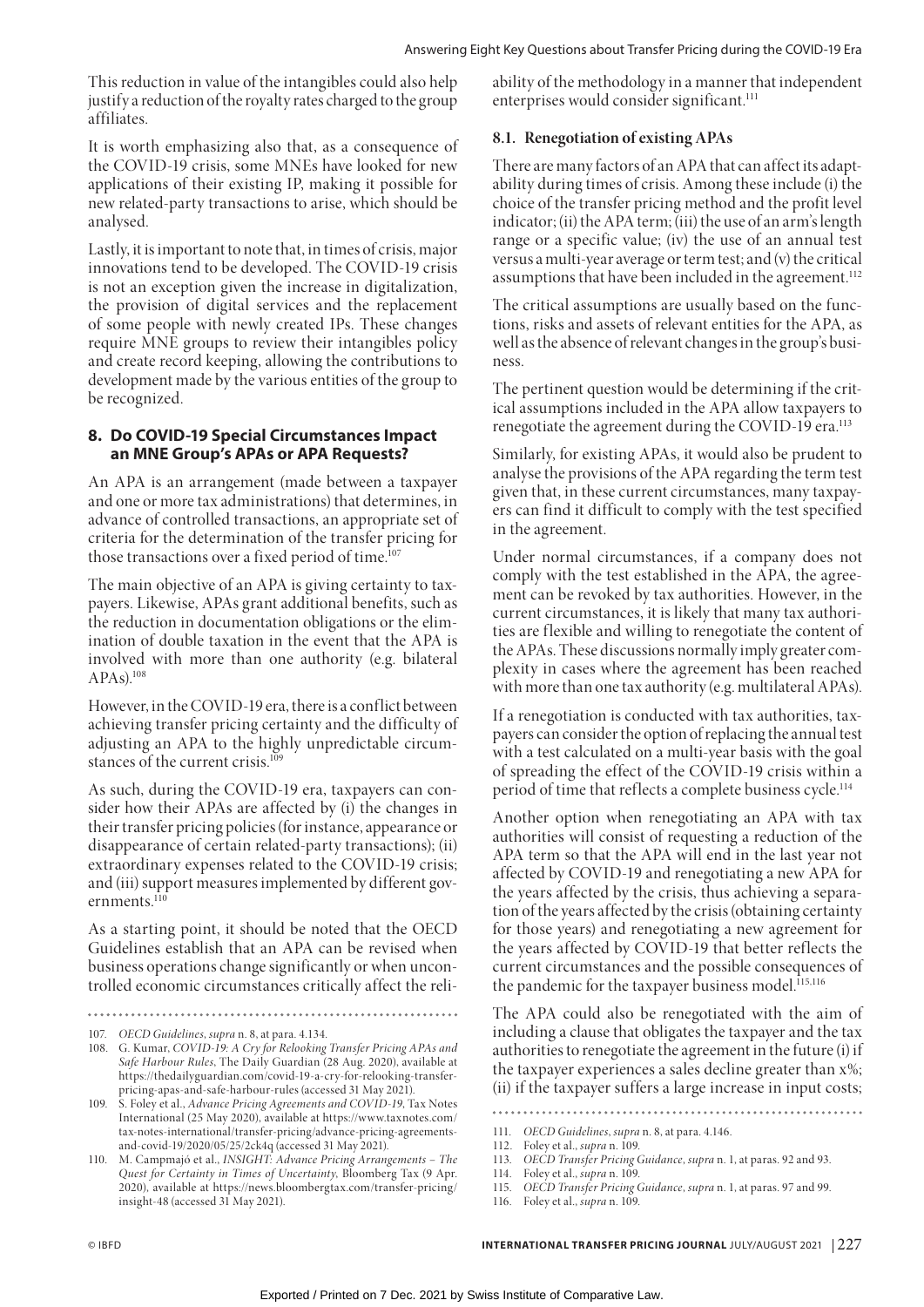(iii) if there is a system loss on a 3-year aggregate basis; or (iv) upon the occurrence of any other denied trigger. In this way, the APA will be renegotiated when the parties have more complete information on the impact of the crisis in the taxpayer business model.<sup>117</sup>

Therefore, the general recommendation for taxpayers with existing APAs is to be proactive when renegotiating the APAs with tax authorities and to initiate contact with them as soon as possible.

# **8.2. APAs currently being negotiated**

The main problem of APAs currently being negotiated is that the current circumstances can differ considerably from the existing circumstances at the time of filing the APA request.<sup>118,119</sup> Faced with this situation, taxpayers have several options.

One option would be to continue with the negotiation, keeping in mind that a revision of the changes that have taken place since the APA request was submitted should be done. The advantage of this option is that a certain level of certainty will be obtained in an era marked by uncertainty and volatility. Likewise, the taxpayer will be in a good position to try to include the effect of the COVID-19 crisis in the new agreement. In this regard, if taxpayers decide to continue with negotiations, it is possible that they could be delayed until the parties have a better understanding of the impact that the COVID-19 crisis has had on the taxpayers' business.120 Several other approaches can be considered, but it is essential that both taxpayers and tax administrations adopt a pragmatic and flexible approach.<sup>121</sup>

A second option includes requesting a deferment until circumstances begin normalizing.

The final option is a withdrawal of the process. It must be noted that, if this option is chosen, the fees that have been paid to start the process would not normally be refunded, and the information provided to tax authorities could generally be used in future tax audits.<sup>122</sup>

In any event, despite the noted difficulties, it is still highly recommended to seek these types of agreements with tax authorities in case complex related-party transactions are made.123

- 117. Id.
- 118. *OECD Transfer Pricing Guidance*, *supra* n. 1, at para. 108.
- 119. Campmajó et al., *supra* n. 110.
- 120. M. Kirkey, J. Wilson & J. Hejazi, *Transfer Pricing & APA Considerations during an Economic Disruption*, Gowling WLG (7 Apr. 2020), available at https://gowlingwlg.com/en/insights-resources/articles/2020/trans fer-pricing-during-economic-disruptions (accessed 31 May 2021).
- 121. *OECD Transfer Pricing Guidance*, *supra* n. 1, at para. 109.
- 122. B. Gibert, *The Impact of the COVID-19 Pandemic on Advance Pricing Agreements*, 27 Intl. Transfer Pricing J. 5 (2020), Journal Articles & Opinion Pieces IBFD.
- 123. Abad & Ortega, *supra* n. 26.

# **9. Does the Support through Government Assistance Programmes during the COVID-19 Crisis Affect the Transfer Pricing Analysis of Related-Party Transactions?**

Governments in many countries have implemented various support mechanisms to help companies manage the impact of COVID-19. The receipt of this government assistance may have transfer pricing implications.

Government assistance is defined as any monetary or non-monetary programme in which a government provides a direct or indirect economic benefit to eligible taxpayers.124

The granting of government assistance may be carried out through different support mechanisms, such as grants, subsidies, government-supported loan programmes, forgivable loans, tax deductions or other tax benefits and investment allowances.125 The implementation of job retention programmes and employee-related payments are also noteworthy forms of support.

According to paragraph 1.132 of the OECD Guidelines, government assistance "should be treated as conditions of the market in the particular country, and in the ordinary course they should be taken into account in evaluating the taxpayer´s transfer price in that market". Therefore, the receipt of government assistance may be part of the economic circumstances of the parties.<sup>126</sup> Thus, analysing the receipt of government assistance as a local market feature will be relevant in determining whether or not it affects the price of a controlled transaction.<sup>127</sup>

When determining the potential impact of receiving government assistance, the terms and conditions of that government support must be analysed.<sup>128</sup> According to the OECD Guidelines on the Transfer Pricing Implications of the COVID-19 Pandemic, several factors in particular should be taken into account, namely (i) whether the receipt of government assistance provides a market advantage to the recipient; (ii) the amount of any increase in revenues, decrease in costs, vis-à-vis those of reliable comparables that are attributable to the government assistance received; (iii) the duration of the assistance; (iv) the degree to which benefits of government assistance, at arm's length, are passed on to independent customers or suppliers; and (v) where benefits attributable to government assistance exist and are not fully passed on to independent customers or suppliers, the way in which independent enterprises operating under similar circumstances would allocate such benefits between them. Other factors that must also be taken into account include the availability and purpose of the government support, any conditions imposed by the government in granting the assistance, the allocation of the economically significant risks

- 125. Id.
- 126. Id., at para. 70.

128. Id., at para. 65.

<sup>124.</sup> *OECD Transfer Pricing Guidance*, *supra* n. 1, at para. 60.

<sup>127.</sup> Id., at para. 67 ff.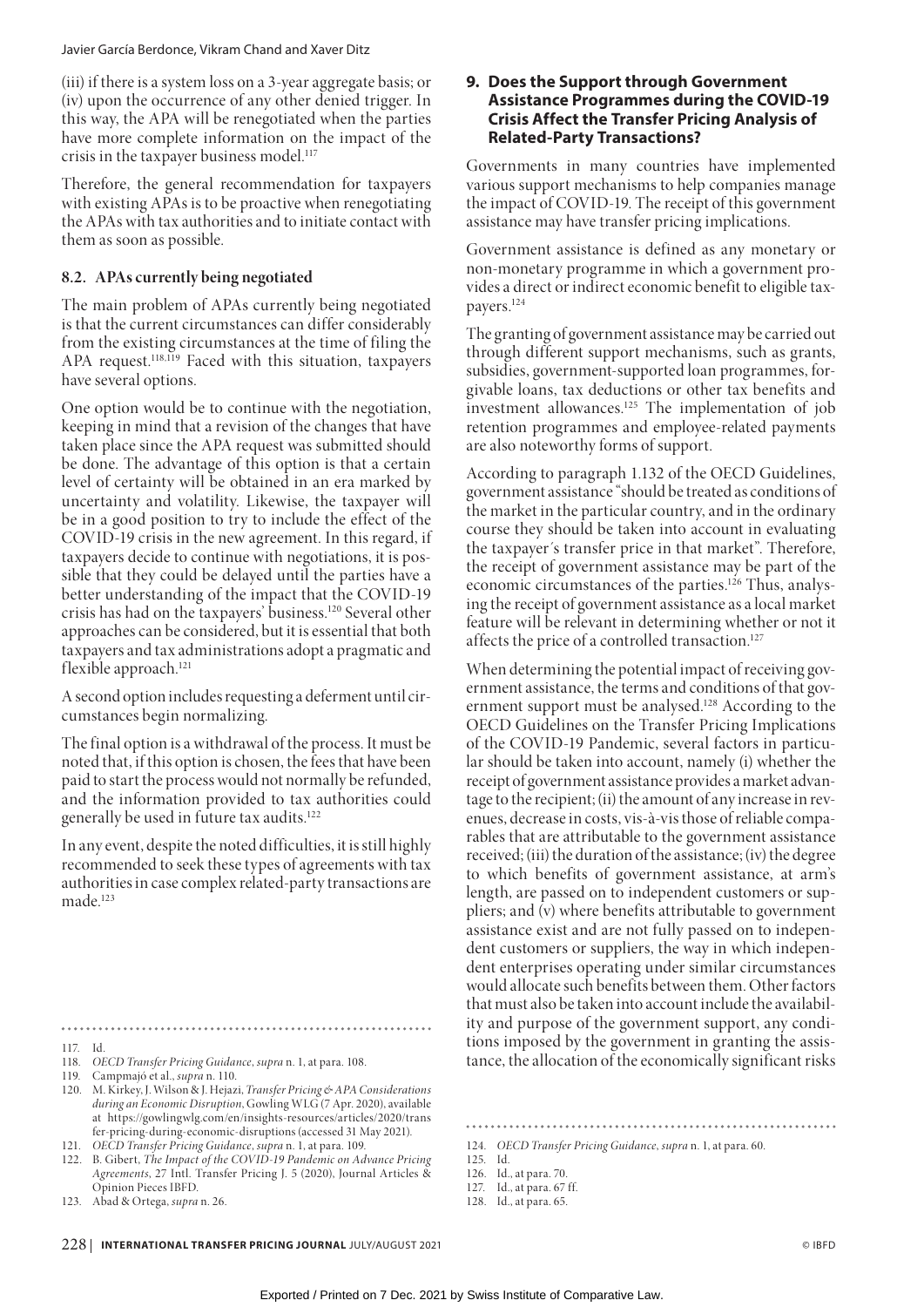and the level of competition and demand within the relevant market.129

Likewise, according to the OECD Guidelines, to properly determine the implications from the receipt of the government assistance, in addition to considering the aforementioned factors, an accurate delineation of the controlled transaction and a comparability analysis must also be performed.

It should also be noted that receiving government assistance may directly affect the MNE group (if a group entity receives such government support), but it can also have a direct impact on comparable transactions between independent parties. In this way, the comparability of open market transactions may be influenced by the receipt of government assistance.130

Regardless, it cannot be assumed that receiving government assistance will affect the price of related-party transactions made by the MNE without first performing a comparability analysis. Therefore, the receipt of such assistance will not be relevant from a transfer pricing perspective in all cases.<sup>131</sup>

If it is eventually determined that the government assistance is an economically relevant characteristic, this information should be included as part of the documentation to support the transfer pricing analysis.<sup>132</sup>

Considering that receiving government assistance may affect the comparability analysis, the former may need to be considered when reviewing potential comparables.<sup>133</sup> Thus, a transaction carried out between independent third parties that could have been a comparable transaction might be considered not comparable by virtue of the fact that the transaction is subject to government assistance.<sup>134</sup>

In addition, when analysing the government assistance received by independent third parties, difficulties may arise in determining its nature given the various forms of such assistance and the practical complications in obtaining detailed and reliable information about the government support.135 Therefore, it may be difficult to correctly delineate the treatment of government assistance received by independent third parties.

Likewise, when analysing the government assistance received by potential comparable companies, consideration should also be given to possible differences in the accounting treatment of such assistance.136 In this sense, the government support may be deducted from costs or presented separately, even potentially affecting different profit and loss (P&L) positions (e.g. revenue, costs, finan-

- 131. Id., at para. 73.
- 132. Id., at para. 69. 133. Id., at para. 82.
- 134. Id., at para. 85.
- 135. Id., at para. 66.
- 136. Id., at para. 86.

cial line items, etc.)137 and impacting different levels of profitability (e.g. gross profit, operating profit, net profit, etc.).138

For transactions using a cost-based transfer pricing methodology to determine the arm's length price, the key question is whether or not the government assistance should be deducted from the calculations of the transfer price.<sup>139</sup> In order to reach a conclusion in this regard, it must first be determined whether or not a link exists between government assistance and the specific intercompany transaction. In this sense, government interventions that are not related to a controlled transaction should be excluded from the calculations of the transfer price.<sup>140</sup>

If it is determined that a link exists between government assistance and the related-party transaction, the next step is determining how to settle the government assistance between the parties involved.<sup>141</sup> In order to reach a conclusion in this regard, it is helpful to gather evidence on how independent third parties act under comparable circumstances. It is also relevant to analyse the intercompany agreements to determine what, if anything, is established regarding government assistance.<sup>142</sup>

In this regard, it is important to note that the tax authorities of some countries have published guidelines regarding the treatment of COVID-19 government assistance.

For example, as a consequence of the COVID-19 crisis, the Australian Taxation Office (ATO) introduced the Job-Keeper Payment scheme to maintain the level of employment in Australia and support Australian entities by funding their payroll costs. The ATO issued a guide on the treatment of JobKeeper payments in transfer pricing arrangements, concluding that Australian entities must retain the benefit of the government assistance in Australia and, therefore, the benefit derived from the government intervention should not result in a change to the transfer price.<sup>143,144,145</sup>

- 
- 137. K. Keser, *Transfer Pricing Guidance for MNEs in the Wake of COVID-1*, Duff & Phelps (21 Oct. 2020), available at https://www.youtube.com/ watch?v=zm4jcWaVghk (accessed 31 May 2021).
- 138. *OECD Transfer Pricing Guidance*, *supra* n. 1, at para. 86.
- 139. Taxand, *Transfer Pricing Consequences of the COVID-19 Crisis*, Lexology (16 Apr. 2020), available at https://www.lexology.com/library/ detail.aspx?g=799c555a-a266-4115-ad05-76492bf7edef (accessed 31 May 2021).
- 140. S. Haringman & P. Gerritsen van der Hoop, *Transfer Pricing & Government Interventions*, Deloitte, available at https://www2.deloitte.com/ content/dam/Deloitte/global/Documents/Tax/gx-tax-transfer-pricinggovernment-interventions.pdf (accessed 31 May 2021).
- 141. Id.
- 142. S. Fickling & TJ. Michaelson, *Applying OECD Guidance on COVID-19 Transfer Pricing*, Duff & Phelps (17 Mar. 2021), available at https://www. duffandphelps.com/insights/publications/transfer-pricing/applyingoecd-guidance-on-covid-19-transfer-pricing (accessed 31 May 2021).
- 143. R. Tavares de Pina & I. Wang, *Country-Specific Guidance on the Transfer Pricing Implications of the COVID-19 Pandemic*, DLA Piper (4 Mar. 2021), available at https://www.dlapiper.com/en/us/insights/publica tions/2021/03/country-specific-guidance-on-the-transfer-pricingimplications-of-the-covid-19-pandemic/ (accessed 31 May 2021).
- 144. Haringman & Gerritsen van der Hoop, *supra* n. 140.
- 145. J. Weise et al., *Transfer Pricing Times Fourth Quarter 2020*, Duff & Phelps, available at https://www.duffandphelps.com/insights/publi cations/transfer-pricing/transfer-pricing-times-fourth-quarter-2020 (accessed 31 May 2021).

<sup>129.</sup> Id., at paras. 71 and 74.

<sup>130.</sup> Id., at para. 68.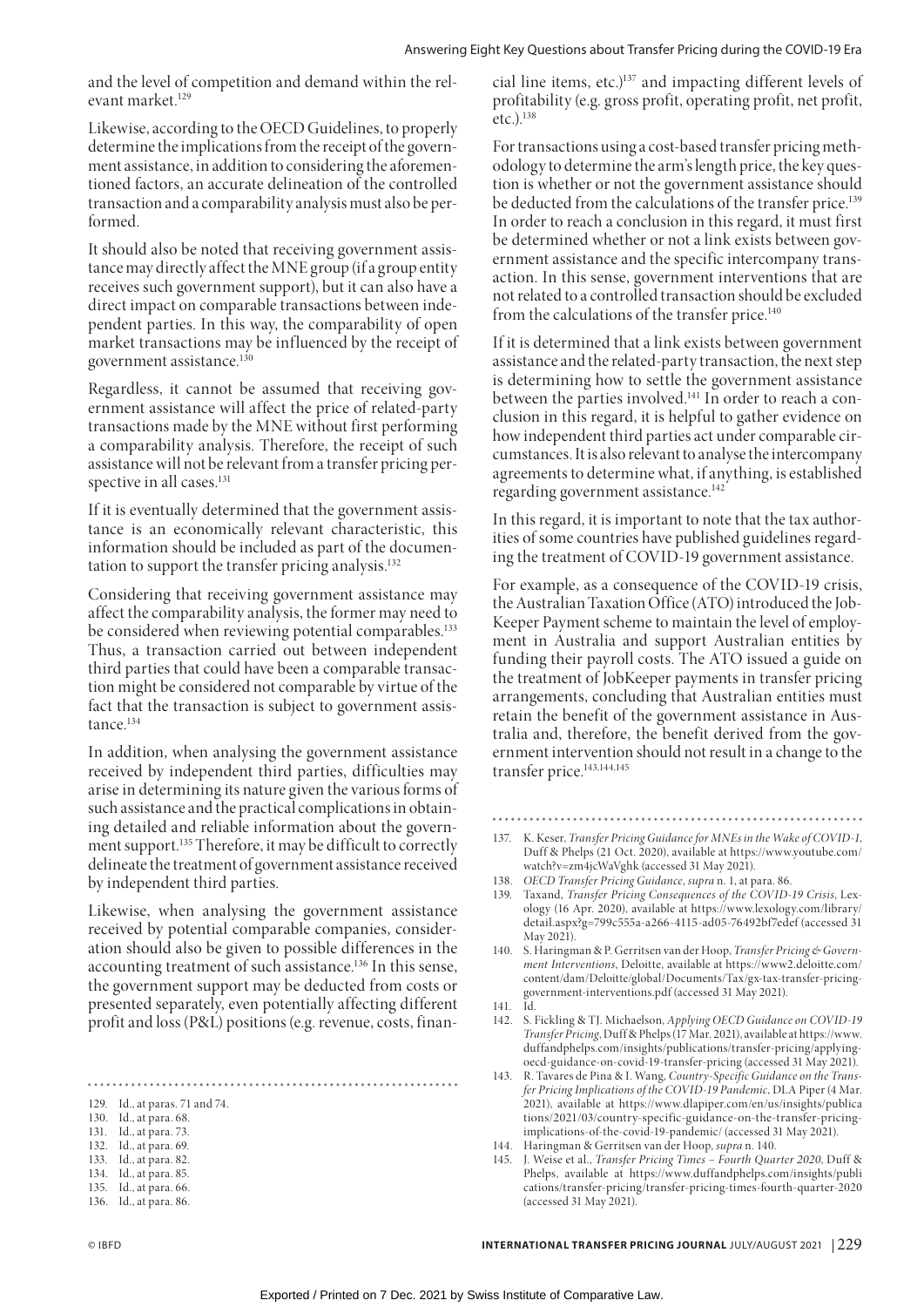Similarly, the Canadian Revenue Agency (CRA) has also issued a guide (Transfer Pricing Memorandum-17) stating that government assistance should be excluded from transfer pricing calculations and that the subsidy benefit must remain in Canada unless there is reliable evidence that independent parties would treat such government assistance differently.146,147,148 Such guidance also applies to COVID-19 circumstances.

In the Netherlands, based on pre-existing guidelines, it is assumed that government assistance can be deducted from the cost base if there is a direct link between the government assistance and the related-party transaction.<sup>149</sup>

Finally, in relation to France, it is important to mention the decision dated 19 September 2018 of the French Supreme Administrative Court. The decision provides useful clarifications on the deduction of government assistance. In this decision, the French Supreme Administrative Court states that the mere deduction of the government assistance from the cost base (when applying cost-based transfer pricing methods) is not in itself sufficient to characterize a transfer of profits abroad. In particular, the French Supreme Administrative Court alludes to the fact that, in these types of cases, it must be analysed whether, in light of the specific conditions, the transactions undertaken by the controlled parties are consistent with transactions between independent companies.<sup>150</sup>

In conclusion, a review of these guidelines and decisions shows that there is not a unified position regarding the treatment of government assistance from a transfer pricing perspective.

To illustrate the issue of government assistance, consider the following practical example.

United Planes Group (UPG) is a multinational corporation that designs, manufactures and sells airplanes worldwide.

UPG's manufacturing activity is mainly performed in Country X through a contract manufacturer (where such activity has been performed by entity X). Entity X charges the central entity of UPG the full cost of the manufacturing activity plus a profit markup of 10%. The profit markup is based on a comparability analysis and is assumed to be at arm's length.

Due to the lockdown and restrictive measures implemented in Country X, as well as the general reduction

- 146. Tavares de Pina & Wang, *supra* n. 144. *See also* https://www.canada. ca/en/revenue-agency/services/tax/international-non-residents/infor mation-been-moved/transfer-pricing/17-impact-government-assis tance-on-transfer-pricing.html (accessed 31 May 2021).
- 147. Haringman & Van der Hoop, *supra* n. 140.

148. Weise et al., *supra* n. 145.

- 149. J. Dosal & M. Kratz, *COVID-19 and Transfer Pricing: Year-end Adjustments*, RSM (27 Jan. 2021), available at https://www.rsm.global/ insights/tax-news/covid-19-and-transfer-pricing-year-end-adjustments (accessed 31 May 2021).
- 150. C. Silberztein & B. Granel, *The French Supreme Administrative Court Provides Useful Clarifications on the Deduction of Government Subsidies from the Cost Base in Applying Cost-Based Transfer Pricing Methods*, 26 Intl. Transfer Pricing J. 1 (2019), Journal Articles & Opinion Pieces IBFD.

in demand of UPG's products during the COVID-19 crisis, the manufacturing activity of entity X was severely affected in the 2020 financial year (in particular, outputs of company X were reduced by 25% in the 2020 financial year compared to the previous financial year).

In light of the COVID-19 economic impact, the government of Country X introduced a subsidy scheme to support companies located in Country X in the event of reduced activity due to the crisis. Entity X benefitted from the government assistance of Country X in the 2020 financial year. According to the guidelines issued by the government of Country X, the benefit from the government assistance must remain in Country X unless it can be determined that independent third parties would have acted differently under comparable circumstances.

Entity X's P&L account corresponding to the 2019 and 2020 financial years is summarized in Table 2.

| Table 2 – Entity X's P&L corresponding to financial years<br>2019 and 2020 |            |           |  |  |  |
|----------------------------------------------------------------------------|------------|-----------|--|--|--|
|                                                                            | FY 2019    | FY 2020   |  |  |  |
| Revenue (intercompany<br>transaction) (EUR)                                | 177,416.80 |           |  |  |  |
| Cost of goods sold (COGS)<br>(EUR)                                         | 75,648.00  | 56,736.00 |  |  |  |
| Operating expenses (EUR)                                                   | 85,640.00  | 51,384.00 |  |  |  |
| Government subsidy (EUR)                                                   |            | 54,060.00 |  |  |  |
| Operating profit (EUR)                                                     | 16,128.80  |           |  |  |  |
| Operating margin FCMU (%)                                                  | 10.00%     |           |  |  |  |

As the prices associated with the direct costs of producing the goods sold by Company X remained constant in the 2020 financial year compared to the previous year, the total COGS of company X decreased by 25% (as well as the total outputs of such company). In addition, in the 2020 financial year, company X received government assistance amounting to EUR 54,060 (depending on the country, the grant could be accounted differently in the financial statements).

When determining the arm's length price associated with the sale of airplanes to the central entity of UPG, several options can be suggested, some of which are summarized in Table 3.

In Scenario 1, when determining the price associated with the intercompany transaction (sale of airplanes to the central entity of UPG), entity X deducts the total amount of the government assistance (EUR 54,060) from the cost base. In this way, the benefit derived for the receipt of the government assistance will be transferred to the country of the central entity of UPG. This is because a lower charge is made to the principal/central entity.

In Scenario 2, despite having received the government assistance (EUR 54,060), when determining the arm's length price of the intercompany transaction, entity X will not deduct the government assistance from the cost base, keeping the benefit derived from the government intervention in Country X. Likewise, the price associated